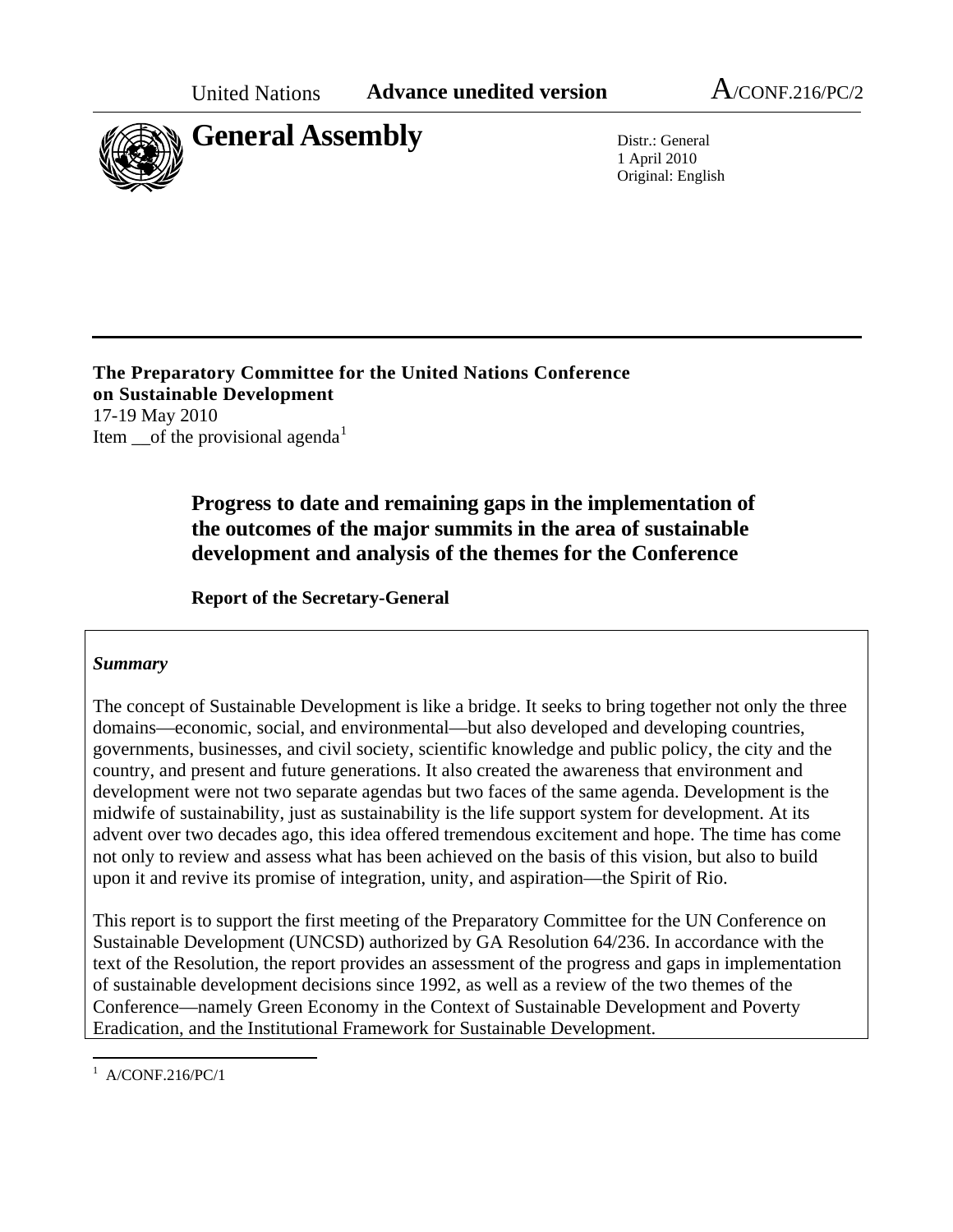The assessment of progress is based on four mutually complementary yardsticks:

(a) Separate: Some progress has occurred in each of the three dimensions—economic development, environmental protection, and social development—but there are important gaps.

(b) Joint: There is evidence of progress towards convergence between the economic and social pillars, but far more limited evidence of convergence that between these and the environmental pillar, where the overall picture is one of divergence. The progress to date is also threatened by the series of crises that have affected the global economy starting in 2008.

(c) Commitments: There are indications of progress on the fulfillment of some of the commitments made by Governments and other stakeholders at major global summits, including integrated policy and strategy development, institutional development, and international cooperation

in financing, technology transfer and capacity building. However, many commitments have not been actualized in practice, and there is evidence of fragmentation of policies and actions.

(d) Contextual: Situating recent trends within the longer term context, the emerging crises have imbued a sense of urgency to environmental as well as developmental objectives.

The analysis of the two themes of the Conference is based on the existing literature as well as the contributions of Member States, Major Groups and UN entities.

The green economy approach is an attempt to unite under one banner a broad suite of economic instruments relevant to sustainable development. The report sets out the history of the concept, the contributions of various organizations and their conceptual frameworks, and a set of questions on which further work is needed, especially in order to make it relevant to sustainable development and poverty eradication.

The report also provides a broad picture of the institutions for sustainable development that have been established thus far, with a special focus on CSD and UNEP in the context of the IEG process. It identifies the key functions that need to be kept in mind when considering alternative proposals for the strengthening, support, and reform of existing institutions or creation of new ones.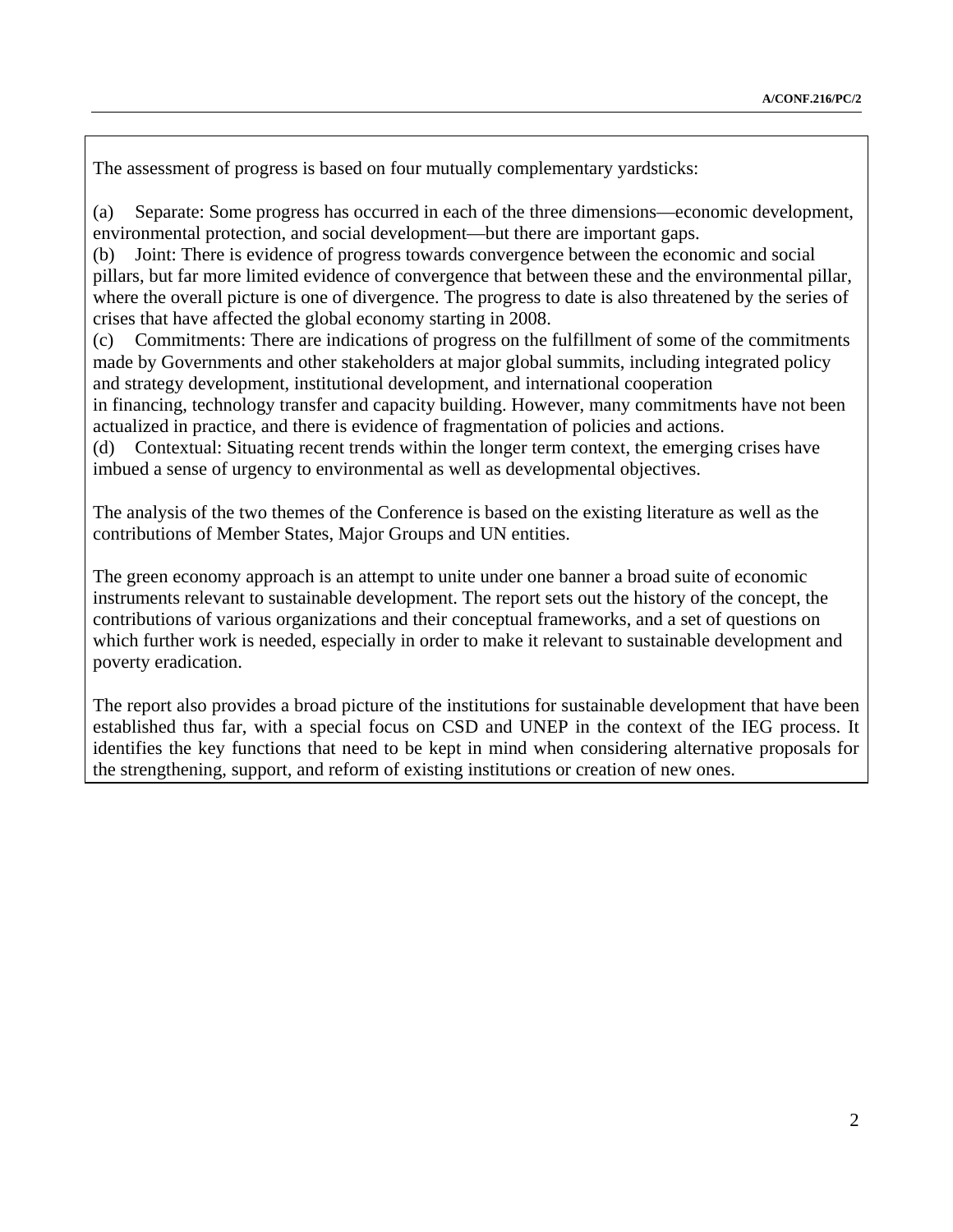## **Contents**

|              |                                                        | Paragraphs | Page |
|--------------|--------------------------------------------------------|------------|------|
| $\mathbf{L}$ |                                                        | $1 - 2$    |      |
|              |                                                        | $3 - 7$    |      |
|              |                                                        | $8 - 42$   |      |
|              | IV. Green Economy in the context of Sustainable        | $43 - 56$  |      |
|              | V. Institutional Framework for Sustainable Development | $57 - 90$  |      |
|              |                                                        | 91         |      |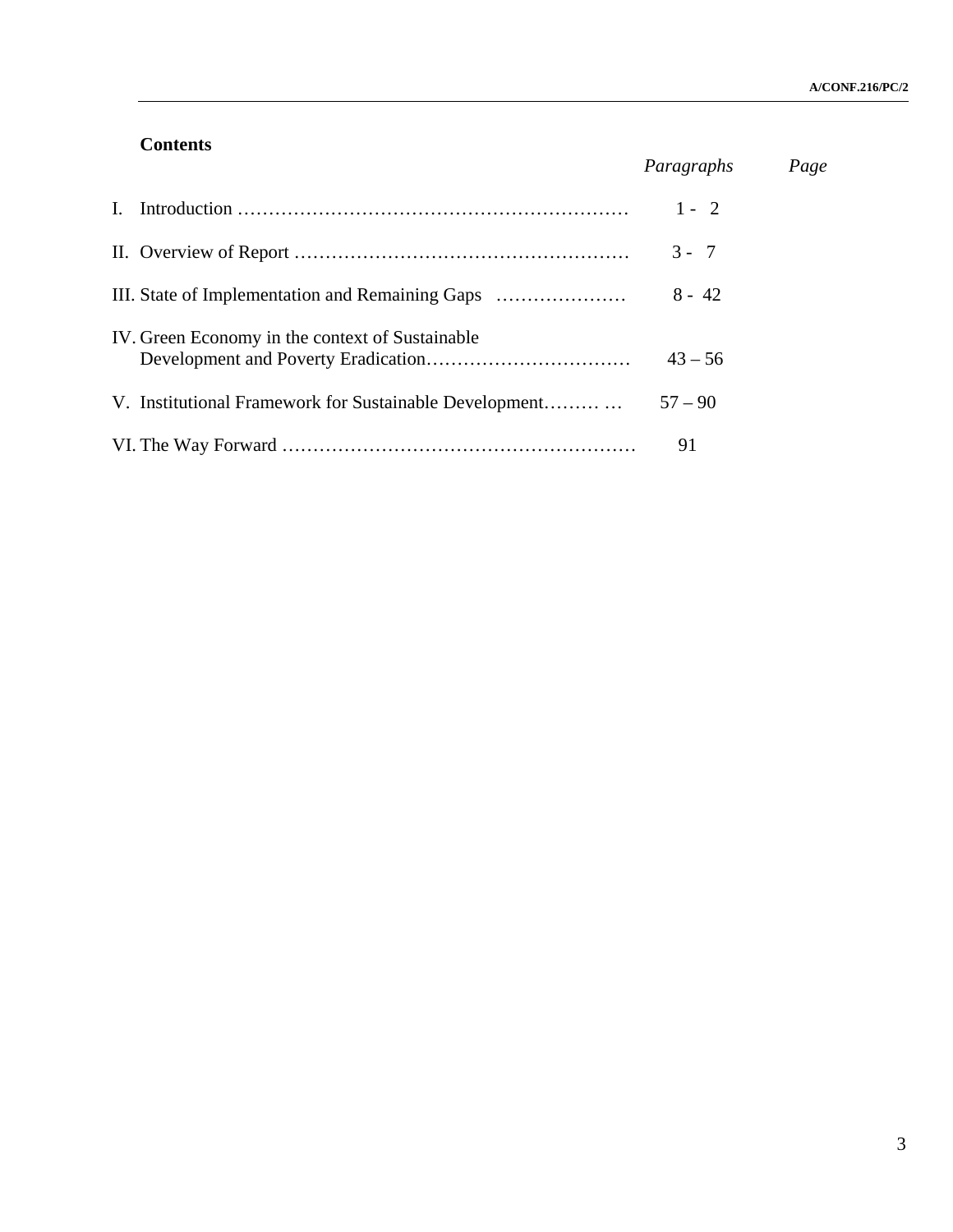# **I. Introduction**

1. In GA resolution A/64/236, paragraph 21, Member States called for a UN Conference on Sustainable Development (UNCSD) to be organized "at highest possible level" in 2012, with three objectives, namely securing renewed political commitment for sustainable development; assessing the progress to date and remaining gaps in implementation of the outcomes of the major summits on sustainable development; and addressing new and emerging challenges. To this end the Conference "will result in a focused political document". The Resolutions stipulates two specific themes for the Conference:

- a green economy in the context of sustainable development and poverty eradication, and
- the institutional framework for sustainable development.

[2](#page-3-0). In terms of process<sup>2</sup>, the resolution calls for three Preparatory Committee meetings, lasting a total of 8 days between 2010 and 2012, and requests the Secretary-General, in preparation for the first meeting, to submit a report on "progress to date and remaining gaps in the implementation of the outcomes of the major summits in the area of sustainable development", as well as an analysis of the two Conference themes.

# **II. Overview of Report**

3. The expectations for the UNCSD, especially the GA's call for a renewed political commitment to sustainable development, are guided by the history of international agreements on the subject, especially the broadly shared and long standing consensus over a vision of shared prosperity within the carrying capacity of the earth's ecosystems. While the conceptual framework has a longer history and pedigree, the term sustainable development – and its definition as development that meets the needs of the present without compromising the ability of future generations to meet their own needs – was fixed in public policy discourse and the popular imagination by the Brundtland Commission Report in 1987. The Report laid the ground for the promise of the Rio Declaration at the United Nations Conference on Environment and Development (UNCED, 1992) to provide for healthy and fulfilling lives for the current generation while entrusting to future generation the means to do the same.

4. As the international community prepares for the 20th anniversary of UNCED and the  $25<sup>th</sup>$  anniversary of the Brundtland Report, this is a time for reflection on what has been achieved and what has been left undone in the past generation. The "interlocking crises" of the Brundtland Report (Energy, Development, and Environment) are still with us, though in more advanced forms, and a few more have been added: food security, climate change, the global economic crisis, and poverty and the MDGs. These crises are interlinked and call for a sustainable development perspective.

<span id="page-3-0"></span><sup>&</sup>lt;sup>2</sup> Please refer to Notes by the Secretariat – A/CONF.216/PC.4 and A/CONF.216/PC.3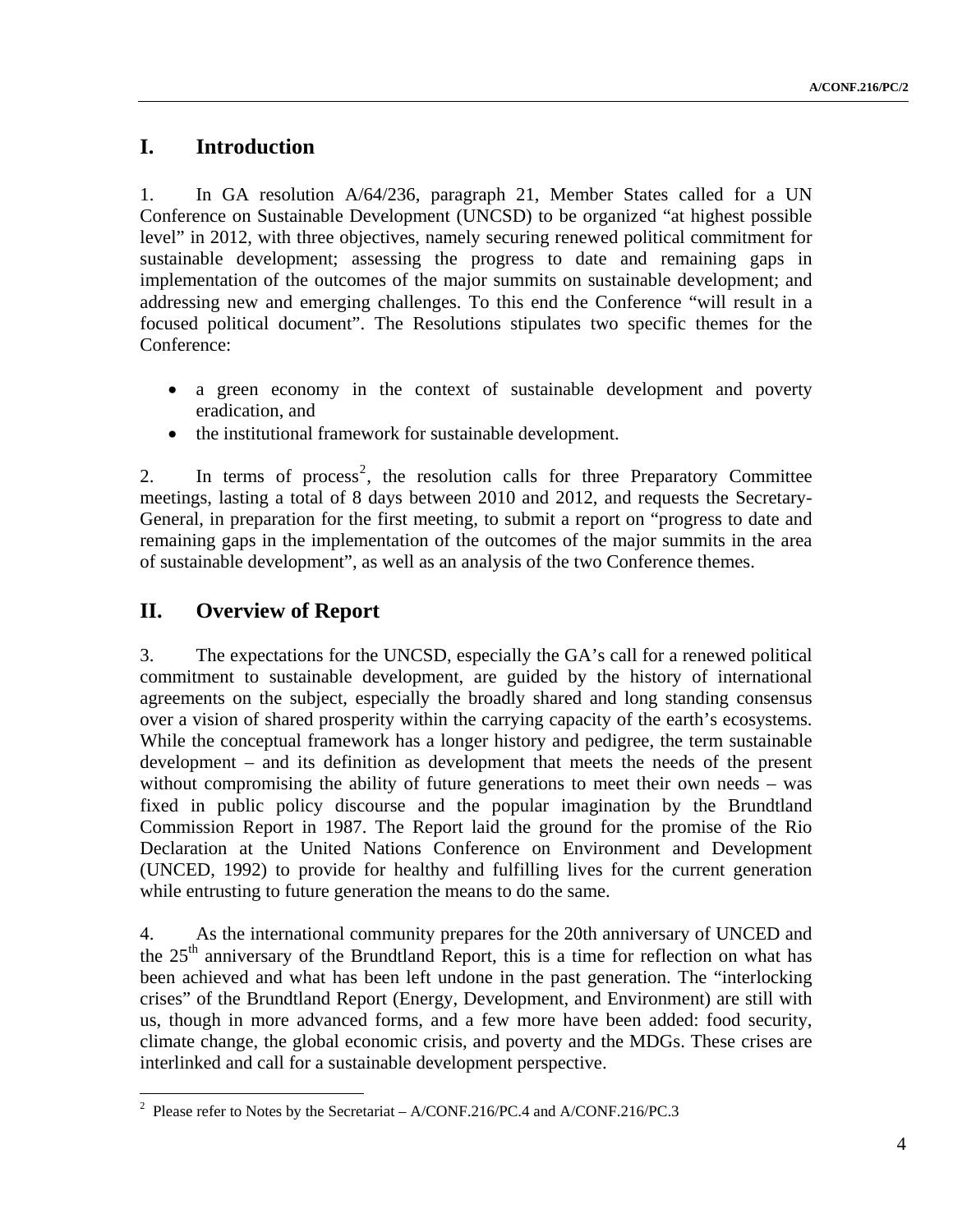5. In practical terms, the consensus on sustainable development calls for international cooperation and national leadership to achieve a convergence between the three pillars of sustainable development, namely economic development, social development, and environmental protection, in particular by accelerating the upward convergence of living standards around the globe and bringing about a swift downward convergence of environmental impacts.

6. The assessment below is situated firmly within this vision. It focuses not simply on the three individual pillars but on the convergence between them. It examines not only outcomes but also coherence among national and international policies and institutional structures. This focus on integration, coherence and convergence is consistent with the views of Member States in their submissions on the desirability of the proposed conference; many States used the terms "coherence" or "integration" to refer to the value added by sustainable development.

7. The report uses this assessment to review the state of the art on the issues requested in the GA Resolution, namely the impact of emerging challenges, the potential role of the green economy for sustainable development and poverty eradication, and institutions for sustainable development.

# **III. State of Implementation and Remaining Gaps**

8. This assessment offers four yardsticks to measure progress on sustainable development since 1992: "separate", i.e., changes in indicators of each of the three dimensions of sustainable development; "joint", i.e., movement towards convergence between these dimensions; "commitments", i.e., fulfillment of international and national commitments; and "contextual", i.e., progress in comparison with the longer term challenge.

9. Traditionally, assessment of progress towards sustainable development has followed the structure of Agenda 21 chapters, which corresponds broadly with the three pillars of sustainable development. The website of the Division for Sustainable Development [\(www.un.org/esa/dsd\)](http://www.un.org/esa/dsd) of UN-DESA maintains a continuously updated matrix that charts global progress in terms of key indicators of each chapter of Agenda 21. On poverty and the social pillar in particular, information on MDG indicators has been tracked since 1990 and has been described in detail in the forthcoming Secretary-General's report for the high-level event on the MDGs to take place in September 2010.<sup>[3](#page-4-0)</sup>

<span id="page-4-0"></span> $3$  Keeping the promise – a forward-looking review to promote an agreed action agenda to achieve the MDGs by 2015.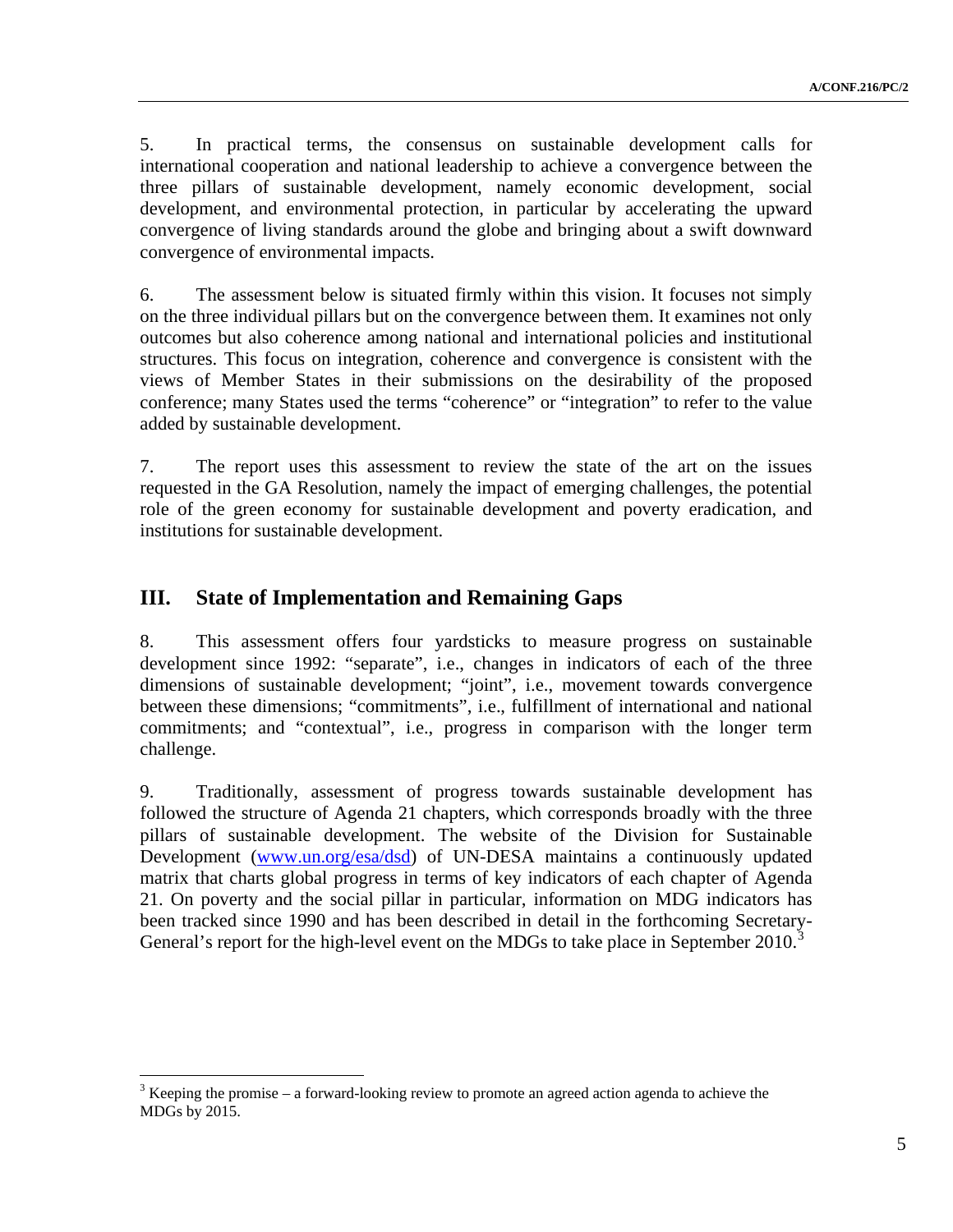## **A. Progress on the three pillars**

10. Overall, the trends are mixed. While progress has been made on the economic front and in the amelioration of poverty in some regions, the dividends have been unequally shared between and within countries, many countries are not on track for achieving key MDGs, and most of the environmental indicators have continued to deteriorate.

11. *Economic*: On the positive side is the acceleration of economic growth in developing and emerging economies since the mid-1990s (see figure), especially in several large developing countries that cover the majority of the world's population. But this pattern is far from universal. Sub-Saharan Africa has fallen further behind the other regions in terms of per capita income, and the growth momentum also remains slow in other least developed countries, landlocked countries, and SIDS. The ongoing global economic crisis has substantially slowed growth in many developing countries, though the robust growth of key emerging economies has prevented an even deeper global recession.

12. The growth momentum has been especially notable in East Asian countries, and its contributory factors have been debated extensively in the professional literature. A recent review<sup>[4](#page-5-0)</sup> traces this success to strong and competent state institutions that were able to channel investment into critical infrastructure and R&D, create a conducive policy environment for entrepreneurship, promote high savings and investment, including in education, and stimulate exports as well as integration into international markets.

<span id="page-5-0"></span><sup>&</sup>lt;sup>4</sup> See e.g., J. Stiglitz and S. Yusuf, eds. (2001), Rethinking the East Asian Miracle, Oxford Univ. Press.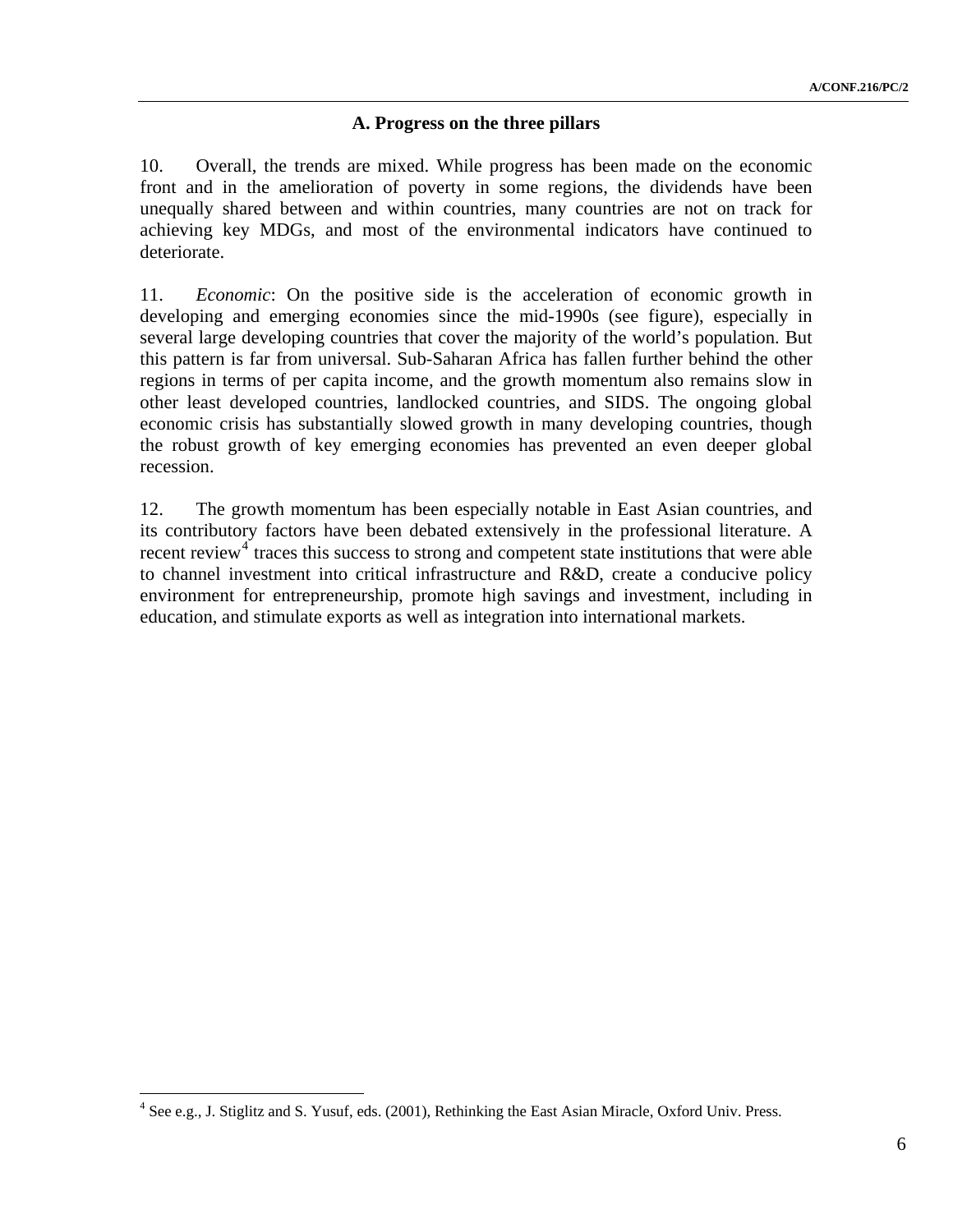# **World Economic Growth**

Annual percent change



Source: International Monetary Fund, World Economic Outlook Database, April 2008.

13. Notwithstanding the recent increase in the growth rate, the remaining challenge continues to be significant. Per capita income levels, which are closely correlated with the achievement of human development goals, reveal a huge dispersion around the world. Countries with high human development, mainly industrialized countries, have per capita incomes of \$40,000 or more. The least developed countries, especially in Sub-Saharan Africa, have less than \$1,000 per capita. In between, there is growing dispersion. Some of the faster developing countries (mainly in Latin America, but including e.g., Malaysia, South Africa, Turkey), and economies in transition have reached levels between \$5000 and \$10,000. The two most populous economies, China and India, are one step behind, at \$3,000 and \$1,000 respectively. A unique situation is the Republic of Korea, which at \$20,000 is rapidly moving into the league of developed economies. Even at conservative estimates, income levels of the poorest nations will need to increase by a factor of 20 or more in order to achieve adequate human development, while those of the broad range of countries in between may need to increase five- or ten-fold. Even at the heady growth rates experienced by China and some other emerging economies in recent years, it will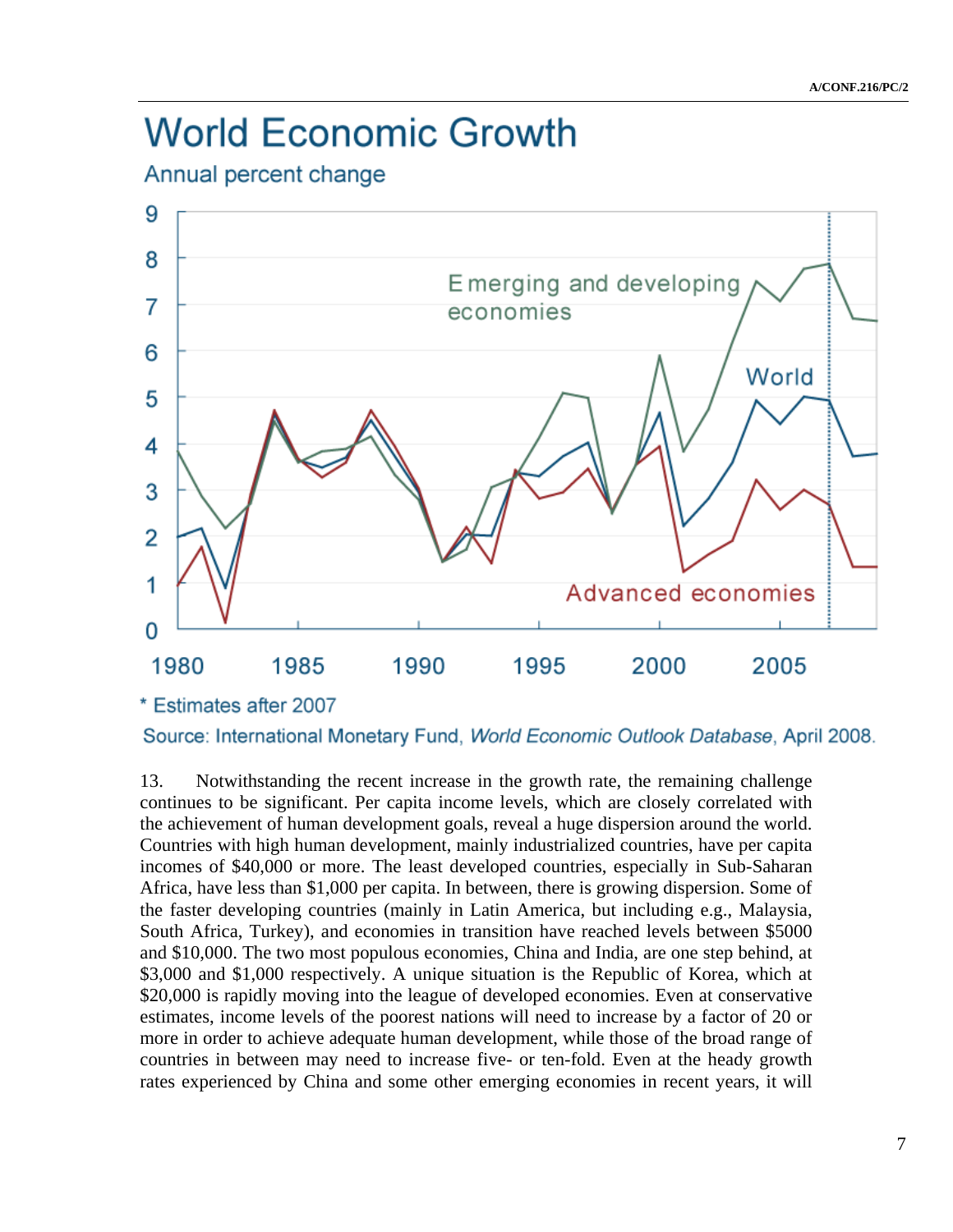take at least a generation for the middle income countries to accomplish this task, and much more for the poorest countries.

14. In the mean time, questions have begun to emerge whether the recent economic crises heralds an end to the period of rapid growth in emerging economies, whether resource constraints will become binding too fast to be able to complete the development transition, whether the international commitment to development goals would be sustained despite the pressures of the economic crisis or the resource crisis, and whether the benefits of the faster growth could be distributed more equitably within countries. All these questions constitute, in brief, the challenge of sustainable development, and therefore the challenge to the UNCSD.

15. *Social*: The acceleration of growth has contributed positively to social indicators and MDGs in the faster growing economies. However, progress is uneven across countries, regions, and key indicators; and even the limited progress has been set back in many places by the recent multiple and interlocking crises. Of the 84 countries (out of 144) with available data on MDGs, only 45 are on track to meet the poverty reduction target. The rest including 75 per cent of African countries and 10 out of 12 fragile states are not<sup>[5](#page-7-0)</sup>. On the remaining targets as well, Sub-Saharan Africa shows too slow progress, no progress or deterioration across the range of MDG targets. Limited progress or deterioration is also commonplace in Oceania and Western Asia, though on many indicators the starting point was more favourable than Sub-Saharan Africa's.

1[6](#page-7-1). UN-DESA (2010)<sup>6</sup> describes the situation regarding income poverty in 2005 (below \$1.25 per day per person) and the differences between countries in reducing it. Poverty remains an enormous problem in Sub-Saharan Africa and South Asia, where 50.9 and 40.3 per cent of the population respectively were poor by this measure. In 1990 East Asia and the Pacific had similar poverty rates as these regions, but had reduced it to 16.8 by 2005, far exceeding the MDG target. Similar dispersion between regions is also evident on other key indicators. For example, although there is some convergence in primary school enrollment, progress has been slow in Sub-Saharan Africa and South Asia on secondary enrollment and removal of genders disparities<sup>[7](#page-7-2)</sup>. Similarly, while there have been significant achievements in some health indicators (especially in measles vaccination, and improvement in the fight against malaria)<sup>[8](#page-7-3)</sup>, other indicators show uneven and unacceptable trends. Maternal and child health care has deteriorated in HIV/AIDS afflicted areas, under-five mortality rates remain unacceptably high, life expectancy has declined by a year or more since 1990 in fifteen countries (11 in Sub-Saharan Africa) overwhelmingly because of HIV/AIDS, and the maternal mortality indicator continues to show the largest gap between the rich and the poor both between and within countries<sup>[9](#page-7-4)</sup>.

<span id="page-7-0"></span><sup>&</sup>lt;sup>5</sup> World Bank, Global Monitoring Report 2009; United Nations, Millennium Development Goals: 2009 Progress Chart.

<span id="page-7-1"></span><sup>6</sup> Rethinking Poverty: Report on the World Social Situation 2010.

<sup>7</sup> World Development Indicators 2009, World Bank.

<span id="page-7-3"></span><span id="page-7-2"></span><sup>&</sup>lt;sup>8</sup> WHO (2008), World Malaria Report 2008.

<span id="page-7-4"></span><sup>&</sup>lt;sup>9</sup> A. Case and C. Paxton (2009), The impact of the AIDS pandemic on health services in Africa: Evidence from Demographic Health Surveys, Princeton University, March, processed.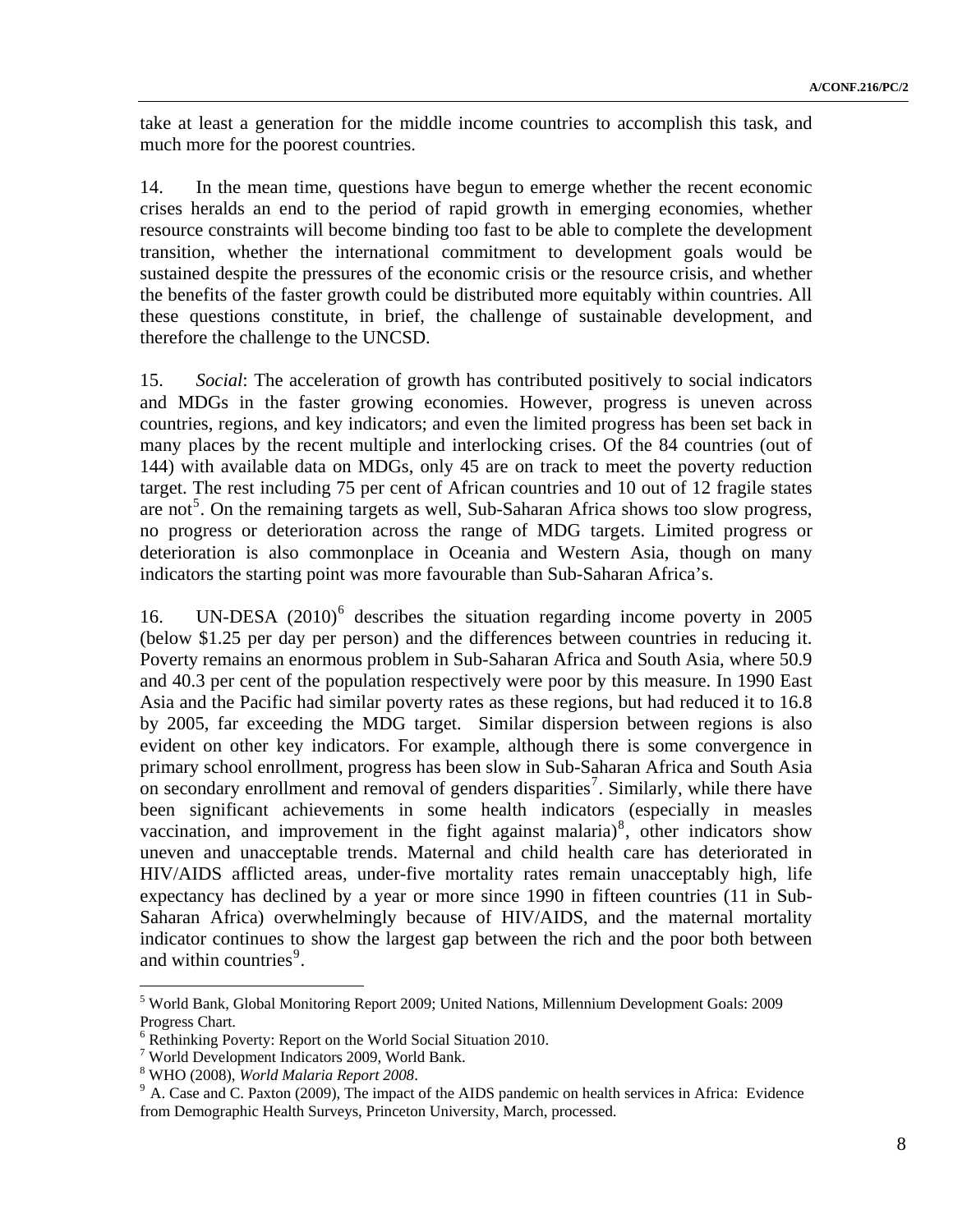17. The magnitude of the remaining challenges cannot be overemphasized. Deep poverty and malnutrition not only are still widespread, but have increased with the recent crises, highlighting the fragility of the successes achieved so far. One billion persons are still undernourished. Unemployment and underemployment remain the reality for a large fraction, sometimes the majority, of the population in developing countries. In many countries, social safety nets remain elusive for workers in the informal sector as well as for poor families. In time of crises, developing countries have been hard pressed to develop or maintain social protection systems because of lack of fiscal space, which has prevented them from adopting stimulus packages like those in developed countries<sup>[10](#page-8-0)</sup>.

18. The critical role of modern energy services in advancing progress towards sustainable development and the MDGs is becoming more widely appreciated. There is an opportunity for the international community to support developing countries in a swift modern energy transition centred on low-carbon energy sources. Renewable energy technologies have a large untapped potential and provide an effective means to satisfy decentralized and remote electricity demand. Effective deployment and transfer of renewable technologies, however, will require global private and public cooperation to scale up investments and drive down costs. As renewable electricity is still too expensive for most consumers in developing countries, international financial support will be crucial during the transition to cost parity.

19. *Environmental:* The environmental pillar is perhaps where progress has been the slowest, though the picture here too is mixed. Per capita use of resources as well as fossil energy, and consequently greenhouse gas emissions, remain stubbornly high in developed countries, at several multiples of those in developing countries. In the fast growing developing countries, while per capita use is still low, rapid industrial development, urbanization, and expansion of the middle class has exacerbated local environmental problems of pollution, waste, and congestion. At the same time, these countr4ies have seen improvement in such other local environmental indicators as access to clean water and sanitation; even in these, progress is still too slow in rural South Asia and Sub-Saharan Africa. Globally, the pressure on ecosystems continues to increase, and loss of forests and biodiversity has continued albeit at a decelerating rate. A recent scientific study suggests that in three areas the safe boundary may already have been exceeded, ecosystems, climate change, and the nitrogen cycle<sup>[11](#page-8-1)</sup>.

20. Although it is widely accepted that a rich mix of species underpins the resilience of ecosystems, little is known quantitatively about how much and what kinds of biodiversity can be lost before this resilience is eroded. In the absence of this information, scientific advice focuses on the rate of extinction and impact on poverty. The rate of species loss is estimated to be between 100 and 1000 times what is considered to be natural, which may be between 10 and 100 times above the safe threshold. The IUCN

<sup>&</sup>lt;sup>10</sup> See UN-DESA (2009), A Global Green New Deal for Sustainable Development, Policy Brief #12.

<span id="page-8-1"></span><span id="page-8-0"></span> $11$  Rockstrom J. et al. 2009. A safe operating space for humanity. Nature 461: 472-475 (September).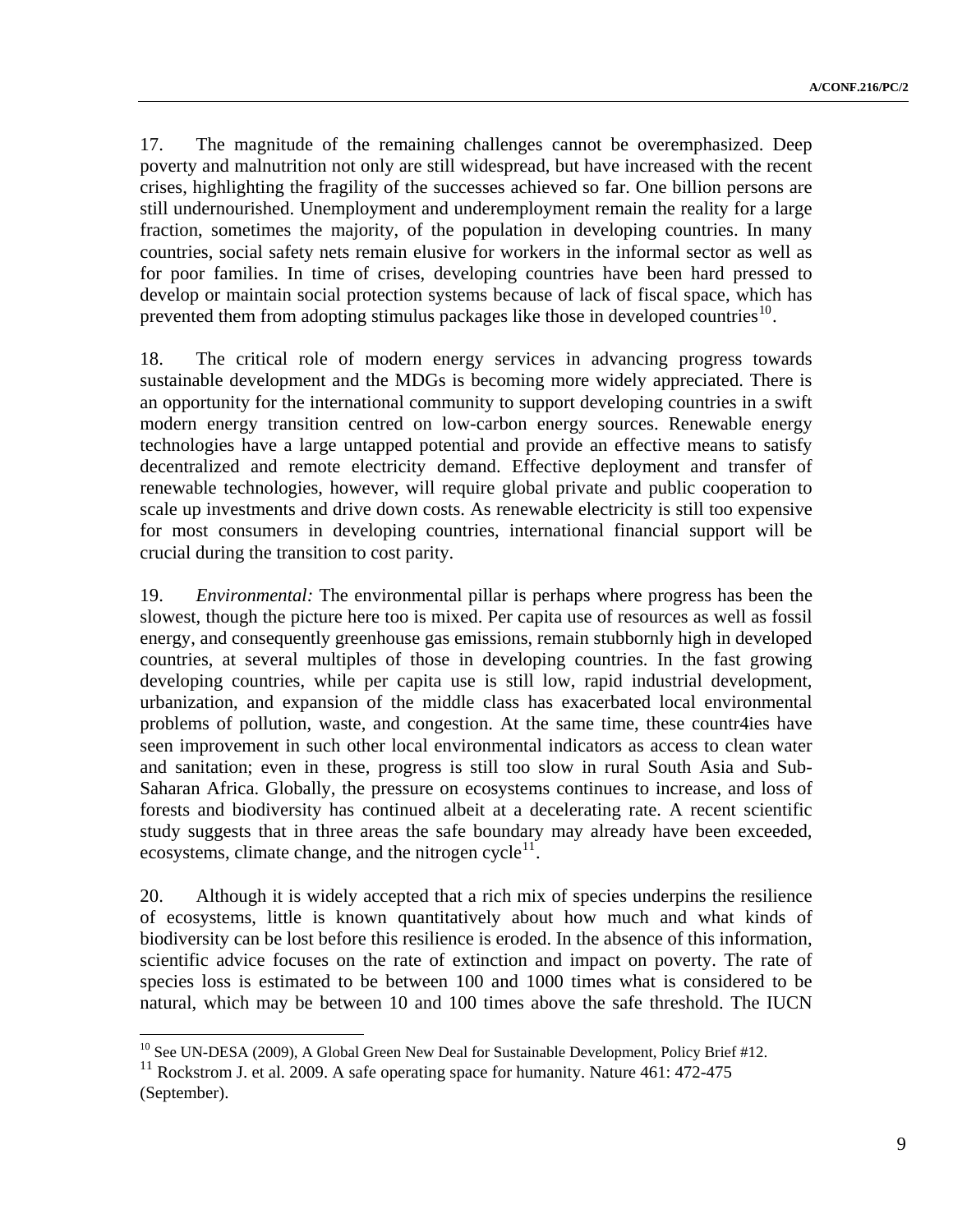Red List indicates that 17,291 species out of 47,677 evaluated species are under threat including 21 percent of mammals and 70 percent of plants<sup>12</sup>. Up to 30 per cent of mammal, bird, and amphibian species will be threatened with extinction this century. Marine species are under pressure from global warming, ocean acidification, pollution, and overexploitation<sup>13</sup>. Targets set by the Convention on Biological Diversity (CBD) for a significant reduction in the rate of biodiversity loss by 2010 and to protect 10 percent of the world's forests will not be met. Since the majority of the world's poor live in rural areas and rely on local biological resources for their lives and livelihoods, the rate of biodiversity loss has a direct impact on the most vulnerable populations.

21. While there is a scientific and political consensus over the threat posed by climate change, remedial and mitigation efforts have been slow and inadequate. As of 31 March 2010, 114 countries had communicated their support of the Copenhagen Accord, which includes a commitment to limit temperature rise to  $2^{\circ}$  C, national commitments by Annex 1 countries on emissions reductions, a range of nationally appropriate mitigation actions by developing countries, establishment of a Technology Mechanism and REDD plus, and immediate financial commitment by developed countries of \$30 billion between 2010 and 2012, rising to \$100 billion by 2020.

## **B. Progress in convergence of the three pillars**

22. The core message of sustainable development is that the three pillars represent not three separate targets but a single one, that development is the midwife of sustainability, just as much as sustainability is the life support system for development. The goal, and indeed the ultimate test, of sustainable development is the convergence among the three trajectories of economic growth, social improvement, and environmental protection.

23. Notwithstanding a few promising trends, the overall record fails to meet this test. The most promising trend is the improved convergence between the economic and social dimensions, and although this too is partially compromised by rising income inequality, the growth rate remains as the strongest predictor of timely achievement of key social targets. Beyond this, most indicators of environmental improvement have not demonstrated appreciable convergence with those of economic and social progress; indeed, the overall picture is one of increased divergence, although a few positive developments can be applauded.

24. The slow progress can be attributed in part to the overall low consumption in developing countries, which will require increases in material consumption before reaching a stable level. Furthermore, while developed countries have succeeded in ameliorating some of the adverse impacts on the environment through higher application of chemical, mechanical or electrical energy (e.g., in treating polluted water bodies, expanding the use of recycling, reclaiming metals from waste), developing countries are handicapped in this regard because of the high costs and low availability of modern energy services.

<sup>&</sup>lt;sup>12</sup> http://www.iucn.org/about/work/programmes/species/red\_list??4143/Extinction-crisis-contiues-apace <sup>13</sup> UNEP Yearbook, http://www.unep.org/pdf/year\_book\_2010.pdf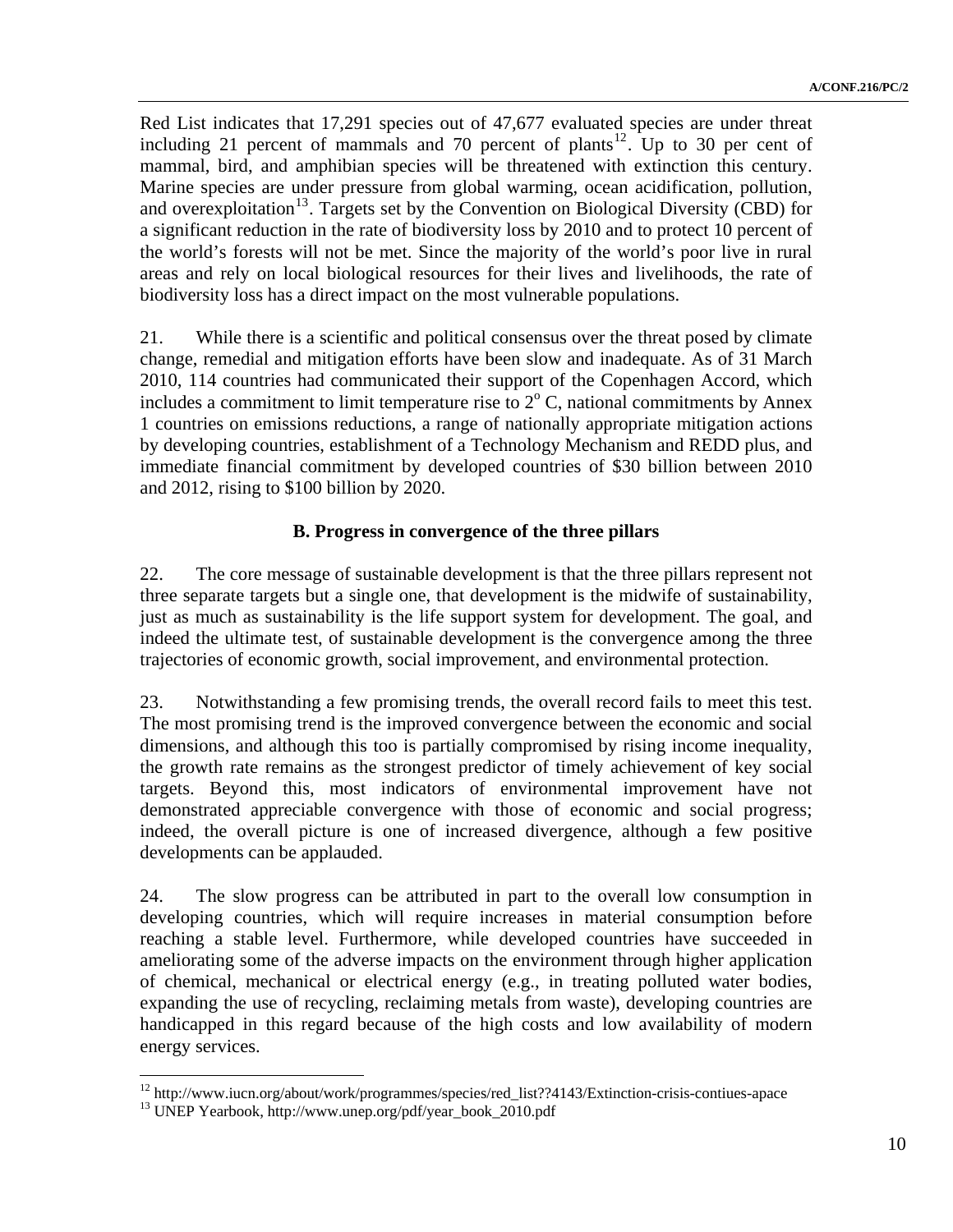25. Furthermore, these handicaps are situated within a number of persistent structural trends, which respond very gradually to policy interventions (demographics, urbanization, globalization, technological change, changes in national economic structures). Thus, while globalization has contributed to the rapid income growth and poverty reduction in emerging economies, it has made it possible to shift environmental impacts across borders, thus rendering them resistant to national policy instruments. The de-coupling of production activity from environmental degradation in one country has often been produced by the shift of resource-intensive production to another country.

26. Finally, there is also a slippage in terms of the commitments to adopt integrated national policies, establish necessary coordinating institutions, and provide international financial and technical support. These are covered in the next section.

#### **C. Progress in fulfillment of commitments**

27. There are several critical gaps with regard to the fulfillment of national and international commitments, although a number of achievements have been made. While countries have expanded their menu of policy options, this has not led towards greater policy coherence. While integrated planning or policies and national sustainable development strategies have become acceptable, their impact remains limited because of ad hoc and inconsistent application. While important institutions have been established to promote or monitor the integrated pursuit of sustainable development, many have not received adequate support, some have languished, and most have not been able to synergize well with complementary processes or institutions. While financial and other commitments of international support have been made, they have neither achieved greater coherence nor always been fully realized in practice. While the participation of Major Groups has become the norm, there is limited success in scaling up or replicating promising multistakeholder initiatives. Finally, while political commitment to addressing climate change has risen dramatically, it has not yet translated into concrete actions and results; this is in part because climate change has not been approached as an integrated sustainable development challenge.

28. The international consensus on sustainable development envisaged integrated decision making at national and local levels, in the form of national or local Agendas 21 or sustainable development strategies. While some of this has happened in practice, it has not yet taken a form that could promote convergence on a sustained basis. For example, as of 2009, 106 countries have reported that they are currently implementing national sustainable development strategy (NSDS), but these are rarely viewed as the principal vehicles for policy coordination. In practice, a number of coordinating and planning mechanisms have been used in developing countries, often in parallel, and with similar or overlapping tasks, including conventional development planning, PRSP, UNDAF, DWCF, NCS, NEAP, and others. These reflect not only the diversity of institutional arrangements but also differences in the understanding of what sustainable development means. The resulting proliferation undermines their very purpose by weakening and fragmenting the efforts to introduce coherence. Thus while it cannot be said that the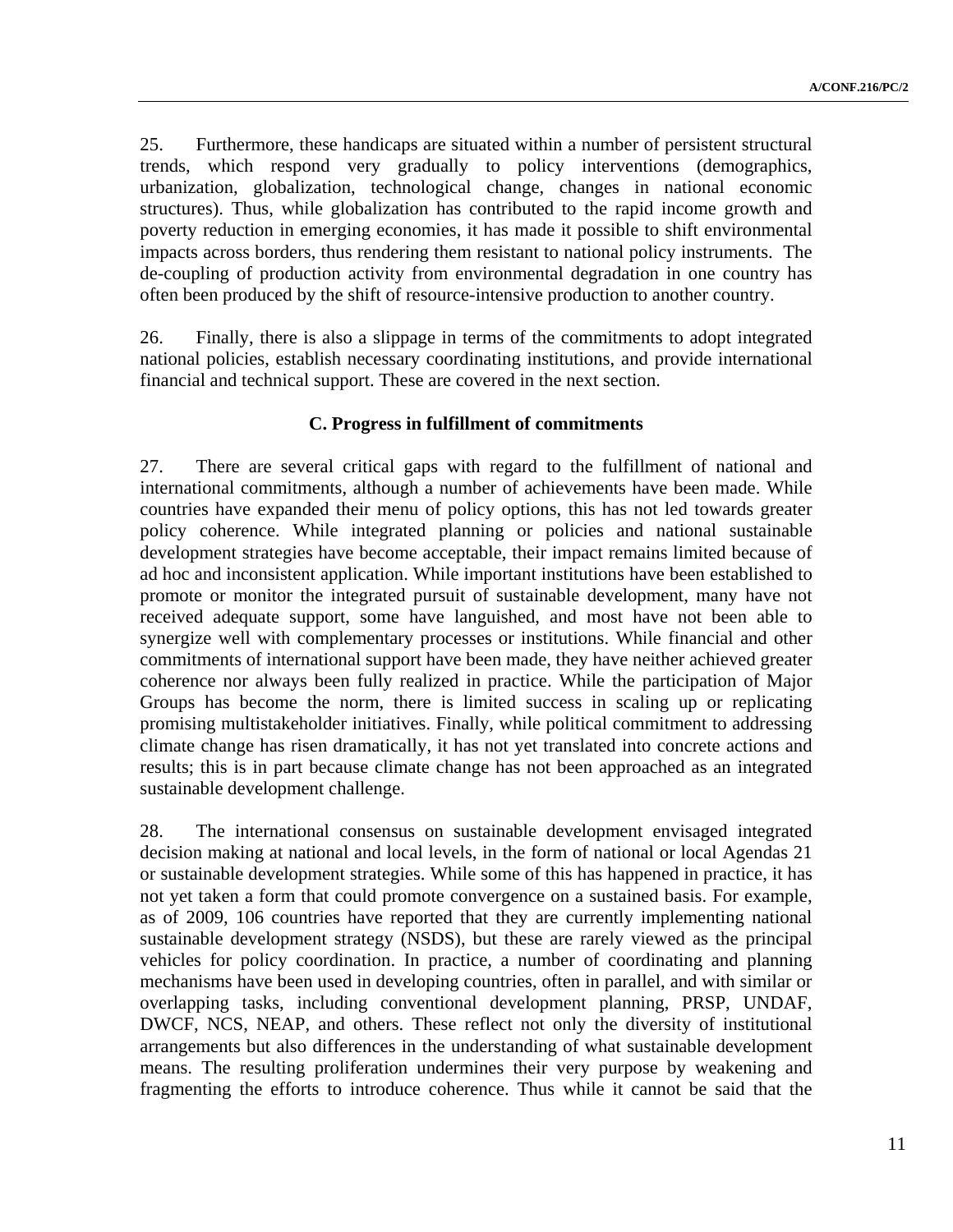commitment to prepare an NSDS has been ignored, the action has not had the desired impact.

29. This is also true at local levels. In the immediate aftermath of UNCED, there was considerable interest in Local Agendas 21. A report prepared by the International Council for Local Environmental Initiatives  ${[ICLEI]}<sup>14</sup>$  ${[ICLEI]}<sup>14</sup>$  ${[ICLEI]}<sup>14</sup>$  in preparation for the Johannesburg World Summit in 2002, showed that 6,416 local governments in 113 countries had committed to the Local Agenda 21 process by 2001, and of these 61 percent had advanced to an action planning phase; almost all (89 percent) had been developed with stakeholder involvement. No comparable survey has been undertaken recently, although anecdotal evidence does not indicate an equivalent level of activity or enthusiasm. However, the preparatory process for UNCSD could re-ignite this enthusiasm, especially given that information and communications technologies have made possible global networking among local authorities, civil society organizations and other actors in a manner inconceivable 20 years ago.

30. Besides the formal Agenda 21 process, a number of cities and local governments have institutionalized integrated approaches to key issues (transport, waste management, water, and energy), with the support of UN-Habitat and Regional Commissions. In addition, several pro-poor initiatives have supported integrated sustainable livelihood approaches, and have received support from UN programs and agencies (UNDP, FAO, IFAD, and Regional Commissions) as well as bilateral donors. Several pro-poor programmes (e.g., the RSPN in Pakistan, BRAC and Grameen in Bangladesh, Bolsa Familia in Brazil, Progresa in Mexico, and MGNREGA in India) have adopted an integrated sustainable development perspective in their operation. All these have reached national scales in their home countries, but the key challenge remains of wider replication and adaptation of such successful experiences. More importantly, there is a lack of a proper framework for vertical integration between local and national processes. Even the prominent Local Agenda 21 processes were hardly reflected in national processes.

31. There has also been a lag in the actualization of the international support needed for such initiatives. The Rio Summit was not only a significant milestone in setting the agenda for sustainable development, but it established a new framework for international cooperation, which received a further impetus from the emphasis placed by the Johannesburg Summit on implementation and partnerships, and has also extensive symbioses with other global events, including the Millennium Summit (2000), the Financing for Development Summit (2002), and the Barbados (1995) and Mauritius (2005) Conferences on Small Island Developing States.

32. As vulnerable developing countries grapple with the effects of multiple crises, and the threat of climate change looms on the horizon, the international community's commitment to international cooperation needs to be reinforced. The donor community needs to meet its commitments in respect of financing and investment support for

<span id="page-11-0"></span><sup>&</sup>lt;sup>14</sup> http://www.iclei.org/documents/Global/final\_document.pdf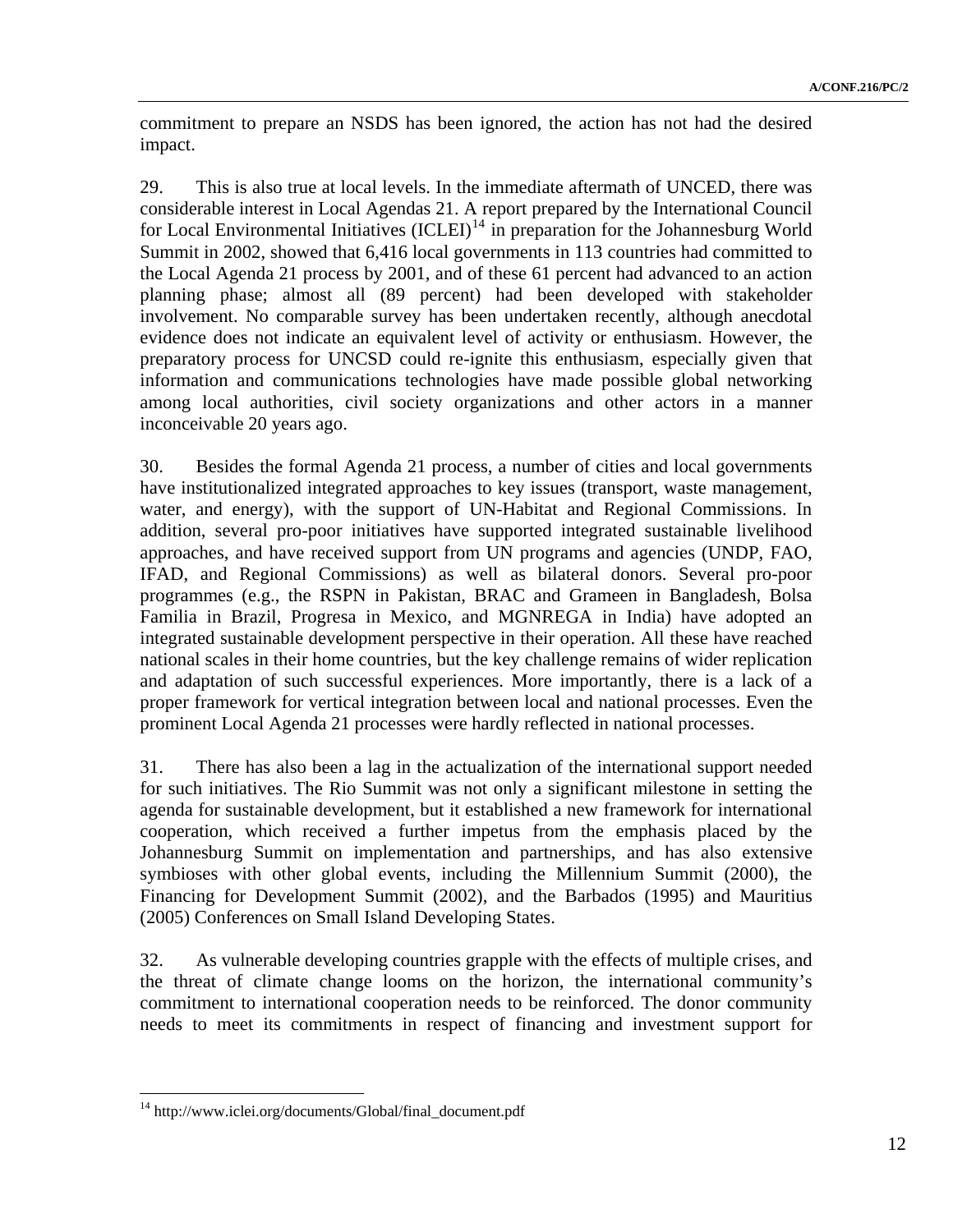development by ensuring that already agreed ODA commitments are met, and the support is adequate, sustained, focused, and predictable in order to be able to make a difference.<sup>15</sup>

33. Recent literature as well as policy discussions within some donor countries has also begun to focus on the question of coherence of development cooperation policies with other international policies, especially those pertaining to trade, investment, debt, environment, security, and migration. Failure to reach agreement in the Doha Development Round of multilateral trade negotiations represents a continuing challenge to international cooperation, as does the inability to deliver on the HIPC initiative in support of heavily indebted poor countries, and on support for climate change adaptation and mitigation actions in developing countries.

34. Moving the global development agenda forward requires strong and innovative partnerships. Development co-operation these days is multi-faceted. It incorporates North-South flows of ODA, South-South co-operation, and the role of very large scale philanthropic initiatives, vigorous civil society involvement, and the role of the private sector. It is equally important to build strong partnerships within the UN development system because each UN agency has something special to offer to advance the implementation of the global development agenda.

## **D. Progress in a Longer Term Context**

35. Every small step towards sustainable development is of value, but it needs to be assessed in relation to the scale of the longer term challenge, especially in the light of emerging challenges. The ultimate goal of sustainable development is steady progress towards a future of universally shared human well-being and prosperity within the resources of a finite planet. Sustainable development is based on the knowledge that there is an ultimate limit to the growth of material consumption, but no limits to improvements in quality of life, prosperity, or social well-being. The urgent goal is to achieve the development transition – to raise the living standards of poor countries and households, which will need an increase in material consumption to meet their basic needs – before critical planetary boundaries are crossed. This means, in effect, accelerating the growth in living standards of the poor, while decelerating or reversing the impact – in particular of high-income consumers – on natural resources of the planet.

36. In order to assess the progress until now in the context of this long term challenge, it is useful to think of sustainable development as three inter-twined "transitions":

- *Demographic*: The ultimate goal is to stabilize the global population. This transition is roughly at the two-thirds mark. The global population will increase from its current level of 6.5 billion to stabilize between 8 and 10 billion during this century.
- *Developmental*: The ultimate goal is to extend the benefits of development equitably to all segments of the global society. This transition has picked up

1

<sup>&</sup>lt;sup>15</sup> See report of MDG Gap Task Force for progress in meeting ODA and other commitments; http://www.un.org/esa/policy/mdggap/mdg8report\_engw.pdf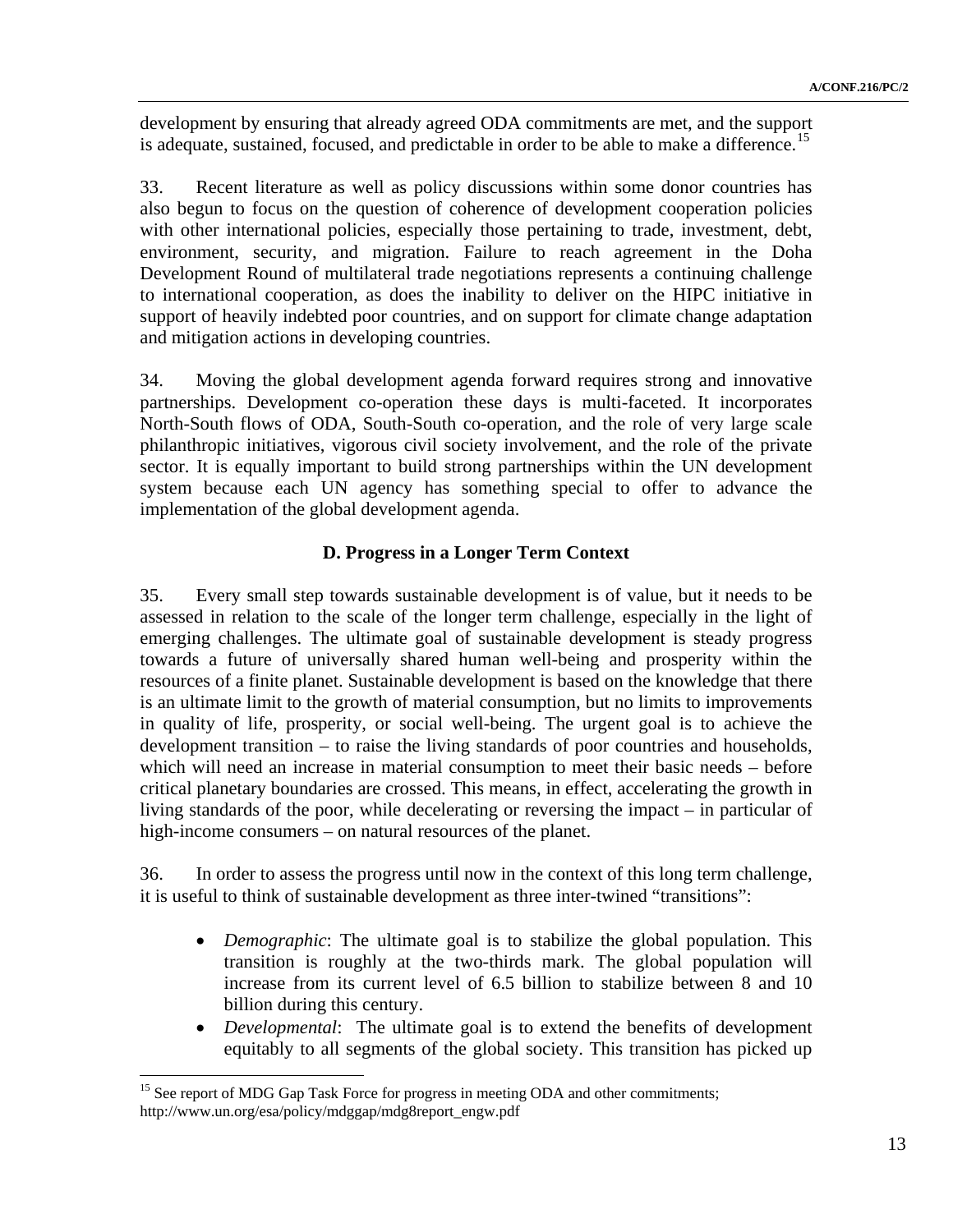speed since Rio but it is at best at the one-third mark of the ultimate target, given that the share of the global population with a high HDI is only between 25 and 30 per cent. Some uncertainty has been created by the recent crises as well as the threat of climate change.

• *De-coupling*: The ultimate goal is to ensure that the use of materials and generation of wastes is within the regenerative and absorptive capacities of the planet. While it is difficult to predict the planetary boundaries precisely, the goal is to ensure that the peak in human consumption is reached before such boundaries become binding. The recent crises as well as fresh scientific analysis suggest that the boundaries might have moved closer; this implies additional efforts both to accelerate the development transition and to decouple resource use from consumption and production.

#### **E. Addressing New and Emerging Challenges**

37. In 2008 a series of crises hit the global economy, including a rapid escalation of food prices, unprecedented volatility in energy prices, the unfolding of the financial crisis in some developed countries, and the ensuing global recession. In addition, new evidence emerged to suggest that climate change was a more imminent danger, and also that a number of other environmental trends had worsened far more rapidly than anticipated and that some "planetary boundaries" might even have been exceeded. All countries are vulnerable to these crises, but they differ widely in their ability to cope with the risks and shocks inherent in them. Challenges have been exacerbated in developing countries by poverty, competition for scarce resources, the rapid pace of rural/urban migration, and the concomitant challenges to provide food, infrastructure and access to basic health, water and energy services. This vulnerability was exposed most tragically in the recent earthquakes. Besides the loss of human lives, the development agenda was set back many years, additional pressures on the environment were generated, and the potential for other unanticipated consequences (such as involuntary migration) was enhanced.

38. To use a cliché, these challenges have created threats as well as opportunities. On the one hand, they lend urgency to the pursuit of all three dimensions of sustainable development—and not only to the environmental dimension. On the other hand, the challenges have created a more prominent role for global and national public policies.

39. Billions of people remain poor and their living standards must rise. Can the development transition be completed (as indicated for example by near universal attainment of a threshold level of human development and well-being) before resource depletion and environmental degradation short circuit the process? That depends in part on developed countries' blazing the trail towards a decoupling (or sustainable consumption and production) transition, in part on developing countries' pursuing a *sustainable* development transition.

40. The practical import of sustainable development thinking for development policy has been diluted by the still common perception that, even if in theory limits hold, in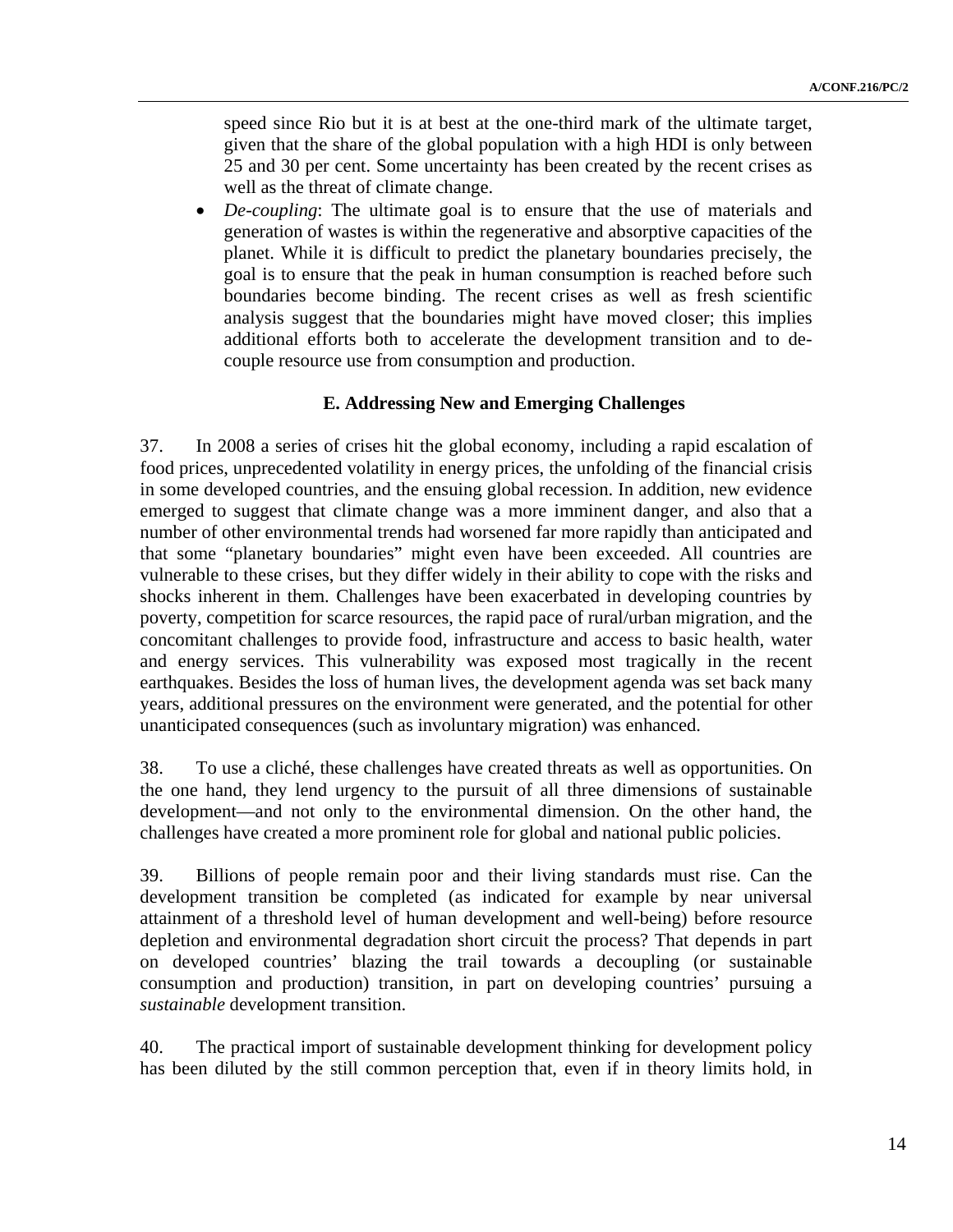practice they are sufficiently remote in time and malleable as to be ignored in practice. More than anything else, climate change has begun to challenge such complacency.

41. The sustainable development challenge posed by climate change illustrates well the importance of a holistic response from the international community. As argued in a report to GA64[16](#page-14-0), the response to the climate change threat must be multi-pronged: strongly addressing the mitigation challenge head-on in ways that are supportive of sustainable development; promoting inclusive economic growth in developing countries as a key means of building resilience and adaptive capacities; urgently increasing international financial and technical support for the adaptation of developing countries, especially vulnerable countries; strengthening institutions at local level to manage resource scarcities and environmental stresses peacefully; strengthening UN and other international institutions to be able to provide effective humanitarian, reconstruction and development support to countries faced with climate-related disasters and longer-term impacts.

42. Inclusive economic growth remains the only known route out of poverty for developing countries – as it was for developed countries – and continues as a centerpiece of development thinking and practice. What sustainable development thinking has added is the appreciation that this growth should be situated within the overall capacity of the earth's ecosystems and life-support systems. This suggests two corollaries: first, that necessary growth in material consumption (e.g., that which is needed to eradicate poverty, achieve and exceed the quality of life targets, and extend the benefits of development universally) be completed within the available resource window; and second, that further growth in economic well-being be oriented in such a way as to remain within the regenerative and absorptive capacity of the planet.

# **IV. Green Economy in the context of Sustainable Development and Poverty Eradication**

43. The concept of the green economy is one of the several mutually complementary constructions that have emerged in recent years to enhance convergence between the different dimensions of sustainable development. Other constructions include national sustainable development strategies, MDGs, integrated policy and planning (especially in key sectors), sustainable livelihood and pro-poor approaches, sustainable urban management, and sustainable consumption and production (SCP).

44. The green economy approach seeks in principle to unite under a single banner the entire suite of economic policies and modes of economic analyses of relevance to sustainable development. In practice, this covers a rather broad range of literature and analysis, often with somewhat different starting points. In terms of starting point, four different strands can be identified, representing slightly different modes of economic analyses. One strand approaches the question through the analysis of market failure and the internalization of externalities. Another takes a systemic view of the economic

<span id="page-14-0"></span><sup>&</sup>lt;sup>16</sup> Climate change and its possible security implications, A/64/350, 11 September 2009.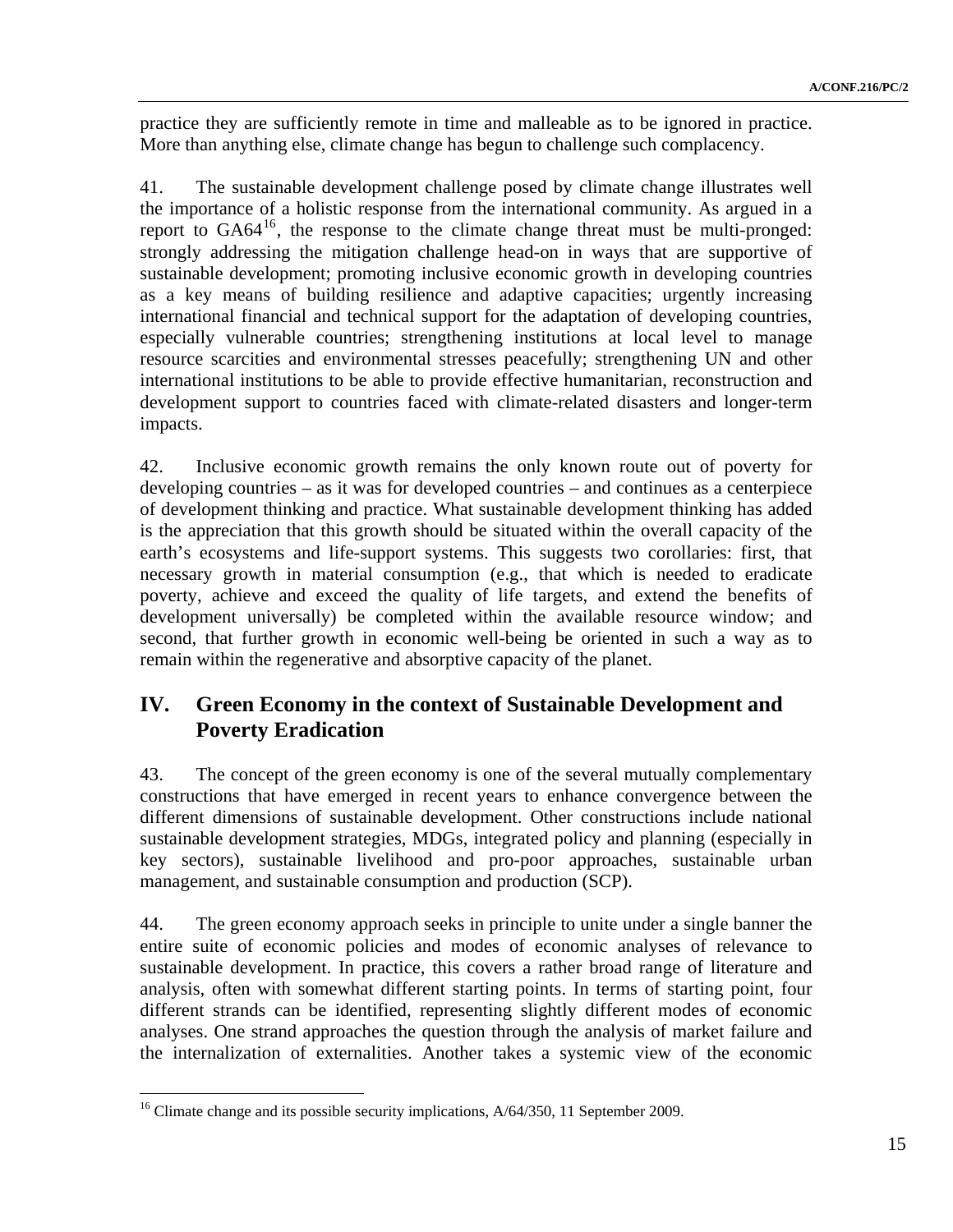structure and its impact on relevant aspects of sustainable development. A third focuses on social goals (e.g., jobs), and examine ancillary policies needed to reconcile social goals with the other objectives of economic policy. Finally, a fourth strand focuses on the macroeconomic framework and development strategy with the goal of identifying dynamic pathways towards sustainable development. While each of these is partial to particular sets of policy instruments, these can crudely be grouped into a few categories:

- Getting Prices Right, including removing subsidies, valuing natural resources, and imposing taxes on environmental "bads" in order to internalize externalities, support sustainable consumption, and incentivize business choices. It builds upon some of the earliest writings in environmental economics, especially Pearce, Barbier, and Markandya (1989).
- Public Procurement Policies to promote greening of business and markets;
- Ecological Tax Reforms  $(ETR)^{17}$  $(ETR)^{17}$  $(ETR)^{17}$ , based mainly on the experience of European countries. The basic idea is that shifting the tax base away from "good" factors of production such as labour to "bads" such as pollution will allow for a double dividend: correcting environmental externalities while boosting employment.<sup>[18](#page-15-1)</sup>
- Public investment in sustainable infrastructure—including public transport, renewable energy, or retrofitting of existing infrastructure and buildings for improved energy-efficiency—as well as natural capital, to restore, maintain, and where possible, enhance the stock of natural capital. This has particular salience within the current recessionary context, given the need for public expenditure on stimulus packages.
- Targeted public support to R&D on environmentally sound technologies, partly in order to compensate for private underinvestment in pre-commercial R&D, and partly to stimulate investments in critical areas (e.g., renewable energy) with potentially high dynamic scale economies, and partly to offset the bias of current R&D towards dirty and hazardous technologies.
- Strategic investment through public sector development outlays, incentive programs, and partnerships, in order to lay the foundation of a self-sustaining process of socially and environmentally sustainable economic growth.
- Social policies to reconcile social goals with existing or proposed economic policies.

45. Broadening the concept of the green economy to make it applicable to sustainable development and poverty eradication will need to address the concerns that imposing a "green economy" model could actually slow the development process. This could require the identification of ancillary policies and instruments, including safeguards, safety nets, targeting, capacity building, and requisite international support. Put simply, one can ask:

<span id="page-15-0"></span><sup>&</sup>lt;sup>17</sup> Also called Green Tax and Budget Reform or "ecological tax reform".

<span id="page-15-1"></span><sup>&</sup>lt;sup>18</sup> In theory though, higher growth and employment are not automatic compared to the baseline situation, even for a revenue-neutral tax change. Indeed, in a dynamic framework the changes in the amount and type of capital that is accumulated due to the tax shift can result in changes in productivity improvements over time that might dampen growth. In practice, the result of the tax reform on growth rates has to be assessed empirically.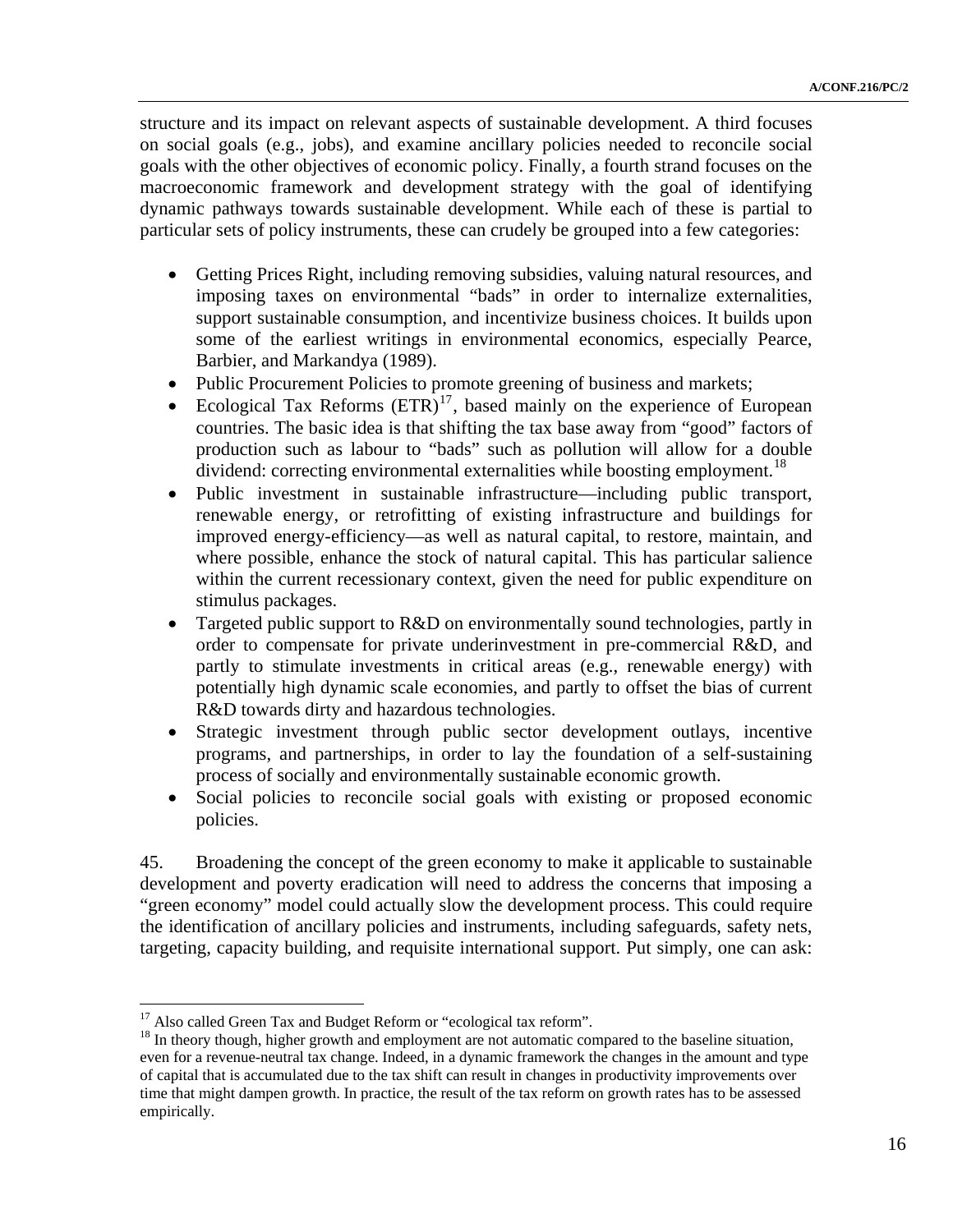how would a "green economy" or "green growth" contribute to accelerating the development transition?

46. In order to provide a background for the next phase of work, it is useful to describe the four major strands of analysis undertaken by the UN system on the green economy. First, there is the pioneering contribution from the UN Economic and Social Commission for Asia and the Pacific (ESCAP), which eventuated in the adoption of a Green Growth strategy by the 2005 Ministerial Economic and Social Council for the Asia-Pacific Region. The strategy included four tracks: Sustainable Consumption and Production; Greening Business and Markets; Sustainable Infrastructure; and Green Tax and Budget Reform. Two additional tracks were inserted later, Investment in Natural Capital, and Eco-efficiency Indicators. All these tracks were based on practical experiences or ongoing global processes. Some of the recommendations have been taken up systematically by the Republic of Korea in its Green Growth Strategy (see Box).

Box: Korean Green Growth Strategy

<u>.</u>

The Republic of Korea is the first country to embrace Green Growth as national strategy. Its Green Growth strategy focuses on three elements, industry, energy, and investment; specifically, it aims to (i) maintain productive economic activities while minimizing the use of energy and resources; (ii) minimize environmental pressure with every use of energy and resources; (iii) make investments in environment a driver for economic growth. While the first two comprise the conventional notion of delinking economic growth from resource extraction and environmental degradation, the third is a more strategic objective – shared by other forward-looking governments as well as corporations – viz., to be early movers in emerging global "green" industries and technologies.

47. A major recommendation of the green growth strategy is on ecological tax reform. Like the remaining recommendations, this was based upon a review of experience, particularly in European countries (especially in Scandinavian countries and Germany), where a gradual introduction of ecological taxes did not significantly dampen GDP growth, had positive but small impacts on employment, and was highly beneficial in terms of pollution reduction<sup>[19](#page-16-0)</sup>. However, the application to developing countries and the incorporation of distributional concerns requires further study in country specific contexts. The net impact depends on such ancillary policies as the use of revenues from the tax<sup>[20](#page-16-1)</sup>, or the targeting of taxes or subsidies. In Costa Rica, for example, a study finds a 10 percent tax on gasoline to be progressive but an equivalent on diesel to be regressive (since diesel is used heavily in public transport)<sup>[21](#page-16-2)</sup>.

<span id="page-16-0"></span><sup>&</sup>lt;sup>19</sup> R. Patuelli, P. Nijkamp, and E. Pels (2005), Environmental Tax Reform and the Double Dividend: A Meta-analytical Performance Assessment, *Ecological Economics* 55: 564-583.

<span id="page-16-1"></span><sup>&</sup>lt;sup>20</sup> T. Callan, S. Lyons, S. Scott, R.S.J. Tol, S. Verde (2009), The distributional implications of a carbon tax in Ireland, Energy Policy 37: 407–41.2

<span id="page-16-2"></span> $21$  Allen Blackman, Rebecca Osakwe, and Francisco Alpizar (2009), Fuel Tax Incidence in Developing Countries: The Case of Costa Rica, Resources for the Future, Discussion Paper RFF DP 09-37.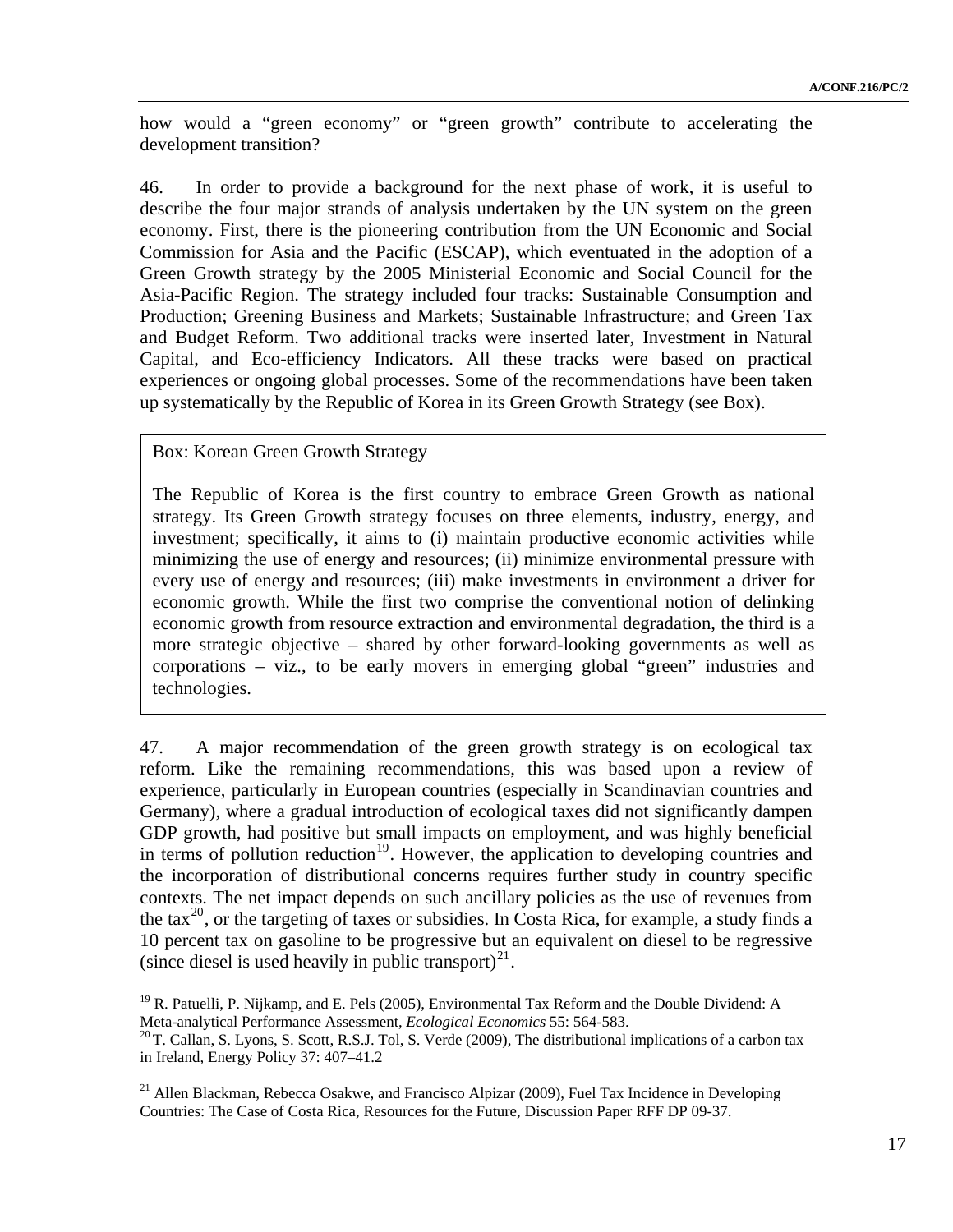48. The second strand was initiated by UNEP in October 2008 under the title of the Green Economy Initiative  $(GEI^{22})$  $(GEI^{22})$  $(GEI^{22})$ . Its aim is to assist governments in "reshaping and refocusing policies, investments and spending towards a range of sectors, such as clean technologies, renewable energies, water services, green transportation, waste management, green buildings and sustainable agriculture and forests". This initiative includes two major projects, namely The Economics of Ecosystems and Biodiversity (TEEB), and the Global Green New Deal (GGND), which was a response to the global financial and economic crisis. The Green Economy Report currently under preparation builds upon both these projects.

49. TEEB computed the (unpaid) environmental costs of the economic activities undertaken by the world's major firms and compared it to the profits of those firms at an aggregate level. The results suggest that a significant proportion of the world's biggest firms would be rendered unprofitable were they required to pay those environmental costs, and therefore that the structure of the economy with a price system that better reflected environmental and social costs would look very different from the existing one. However, in order to refine the intuition provided by the TEEB results, new studies would be needed on the one hand to incorporate developmental, social and poverty related goals explicitly, and on the other hand to assess general equilibrium outcomes of the price changes, by factoring in consumer responsiveness to price changes, scope for substitution, and technological change.

50. UNEP's Global Green New Deal<sup>[23](#page-17-1)</sup> made a case for directing economic stimulus spending of governments towards green sectors and activities. The idea quickly emerged in multiple fora that "greening" stimulus packages could yield an additional dividend in the form of facilitating the transition of national economies to a greener path. It is too early to assess the impact of green stimulus packages on the structure of economies and jobs, on productivity and on resource use and pollution. While the proposals were meant to create jobs and pump spending into the economy quickly, green infrastructure investments tend to have long gestation periods. Much depends on the scale of interventions, absolutely and in relation to not-so-green stimulus spending like new and improved highways, and the presence or absence of economic linkages.

51. These considerations are also relevant to the third strand of the green economy analysis, which is represented in the contributions by UN-DESA, UNCTAD, and ESCAP. The logic of this approach derives not from the microeconomic analysis of internalizing externalities, but from a macroeconomic analysis of using public policies strategically to orient the process of economic growth towards sustainable pathways. For example, UN-DESA's work on climate change and sustainable development<sup>[24](#page-17-2)</sup> shows how infrastructure investment, especially in renewable energy, can bridge the current chasm between climate and development agendas. A big push on renewable energy can

 $^{22}$  http://www.unep.org/greeneconomy/AboutGEI/tabid/1370/language/en-US/Default.aspx

<span id="page-17-1"></span><span id="page-17-0"></span><sup>&</sup>lt;sup>23</sup> http://www.unep.org/pdf/A\_Global\_Green\_New\_Deal\_Policy\_Brief.pdf

<span id="page-17-2"></span><sup>&</sup>lt;sup>24</sup> WESS 2009, and UN-DESA Technical Note: A Global Green New Deal for Climate, Energy and Development, December 2009.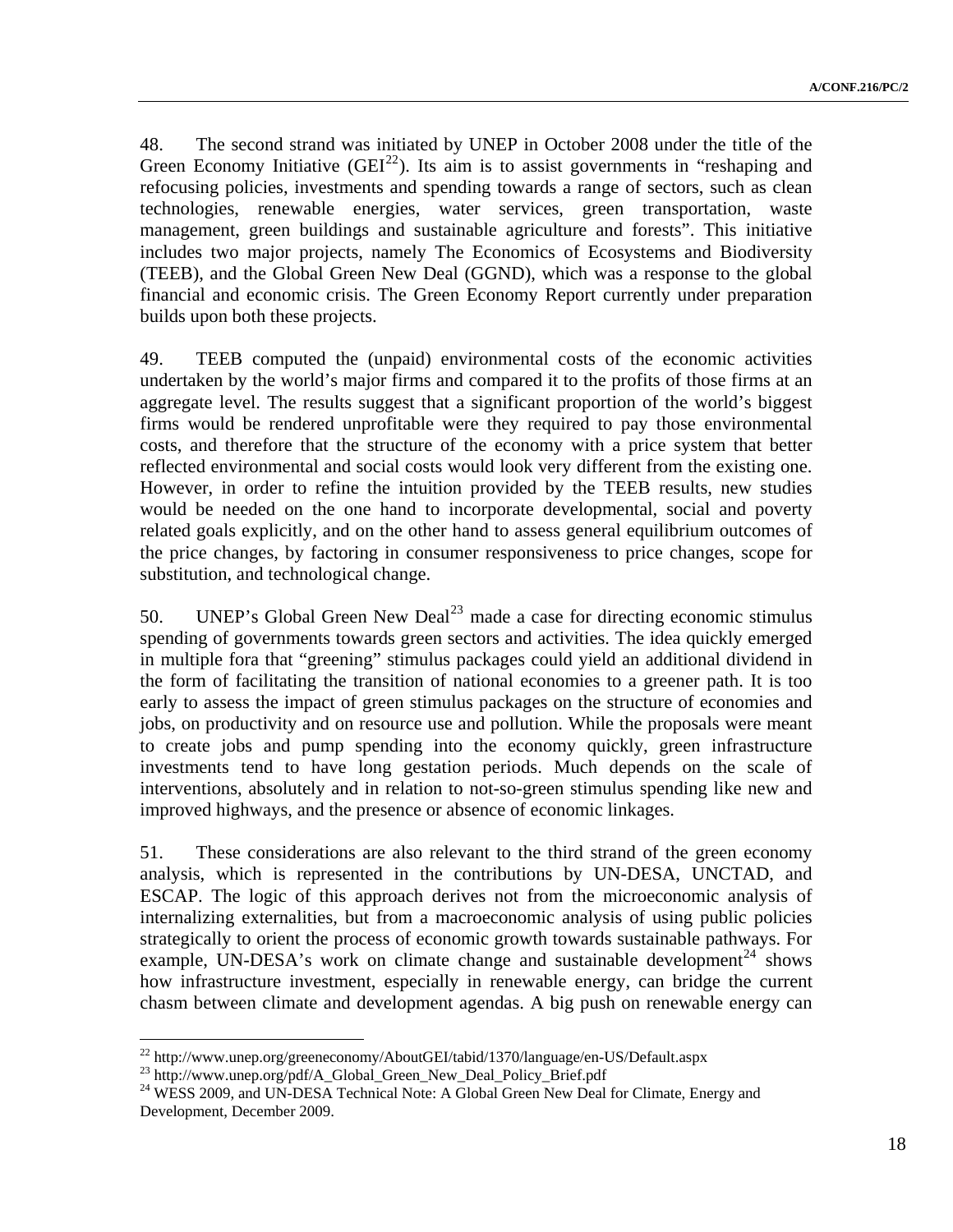help not only in increasing energy access for the poor, it would help bring down the costs of renewable energy, thus making it affordable at market prices for poor countries and competitive with fossil energy. This follows a long line of development analysis, which assesses the role of investment in terms not only of its internal productivity but also of its backward and forward linkages and capacity to incentivize complementary investments. DESA's "A Global Green New Deal for Sustainable Development" applies the same logic to the global response to the economic crisis, and stresses international cooperation to enable developing countries to create fiscal space to respond to the financial and economic crisis and to foster transfer and scale up of environmentally sound technologies<sup>25</sup>.

52. Another argument for targeted public investment is that the shift to a green economy or onto a green growth path requires major structural changes in energy and transport systems, which are infrastructure-dependent. Thus, the switch will need to involve close coordination between private investment in new industries and activities and public-supported investment in new infrastructure  $-e.g.,$  for public transport, battery replacement of electric vehicles, smart grids and grid extension and upgrade to accommodate renewable sources, etc. Another area where public investment will be critical to green growth is in providing the decent, affordable and environmentally friendly housing to accommodate rapidly growth populations of low-income households in the cities of the developing world.

53. A fourth strand has been developed in the collaborative work of ILO and UNEP on "green jobs"<sup>[26](#page-18-0)</sup>, and the subsequent initiative by ILO to organize training courses and technical assistance on the issue. This strand is consistent with a longer history of economic analysis that focuses on the reconciliation of social and economic objectives. A classic reference in this regard is UNICEF's *Adjustment with a Human Face*, which provided concrete examples of structural adjustment policies that were able to incorporate social concerns effectively. Other initiatives in this regard reverse the causality and examine how social initiatives could incorporate environmental objectives. These include, e.g., the examination of the green jobs potential of government employment programmes (e.g., the Indian MGREGA scheme) or stimulus programmes (e.g., the US Recovery and Reinvestment  $Act^{27}$  $Act^{27}$  $Act^{27}$ ). While this work is promising, it is very preliminary and based on limited empirical evidence. Further work will be needed in future.

54. More broadly, the fact remains that developmental and social dimensions, in particular poverty eradication, are not covered adequately in some of the policy prescriptions on the green economy. Although the prescriptions on internalizing externalities are consistent with economic theory, they can have adverse social impacts if not carefully designed, and will need to be complemented in most cases by additional

1

<sup>&</sup>lt;sup>25</sup> UN-DESA Policy Brief 12, April 2009.

<sup>&</sup>lt;sup>26</sup> Green Jobs: Towards Decent Work in a Sustainable, Low-Carbon World, 2009;

<span id="page-18-1"></span><span id="page-18-0"></span>http://www.unep.org/labour\_environment/features/greenjobs.asp 27 Pollin, Heintz and Garret-Peltier (2009), The Economic Benefits of Investing in Clean Energy, PERI, University of Massachusetts, Amherst, June.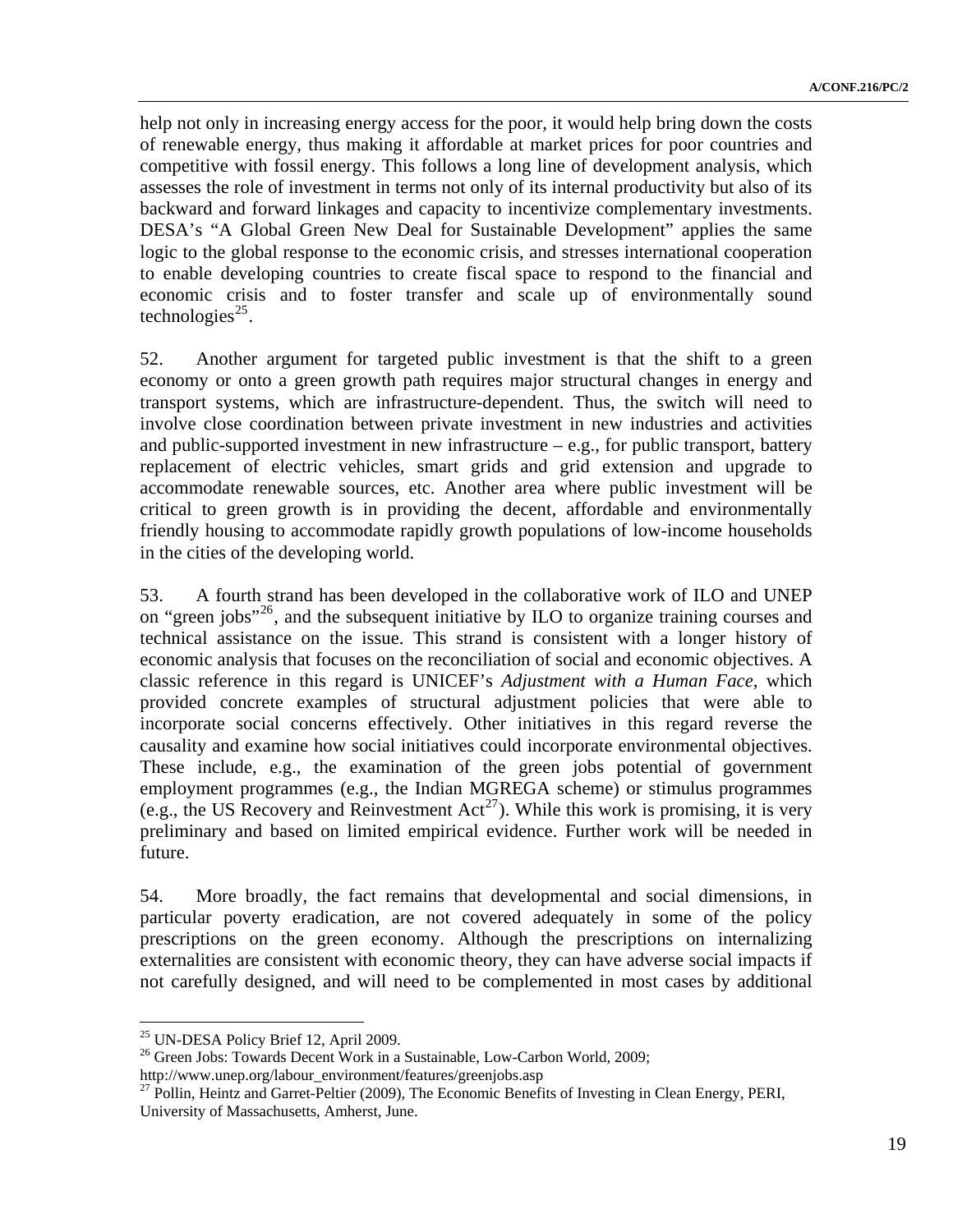demand and supply side policies, and could be difficult to implement without external support for capacity building and establishing compensatory facilities.

55. Similarly, the TEEB recommendations on valuation could, in principle, be tailored in such a way as to support poverty eradication, for instance, by linking valuation of and payment for ecosystem services to community empowerment and protection of the poverty rights of poor communities. In practice, this is an additional component of work, which will have to be undertaken in earnest before some of the recommendations could be adopted. The REDD+ approach in the context of climate change follows this logic.

56. In summary, "green economy" is an omnibus term, like sustainable development itself, which comprises a suite of economic instruments that could harness economy activity in support of one or more sustainable development goals. Like all economic instruments, their application requires a careful understanding of the social, institutional, and political context of the country, the availability or otherwise of international support, and a commitment to learning and adaptation. The foregoing discussion of the green economy and green growth points to some topics for work in the coming period leading up to UNCSD.

- First, greater conceptual clarity is needed with regard to the links between green economy and sustainable development. In particular, there is a need to be explicit on the practical implications of the approach, namely the menu of policies and actions proposed under the banner of the green economy. This could be compiled in the form of a global online database of green economy/green growth policies, policy mixes, and analyses.
- Second, more analysis is needed on the developmental, social, and distributional implications of each policy prescription, and on additional actions or interventions, including international cooperation, which would be needed to reconcile economic, social, and environmental goals. Such analysis will need to be undertaken in specific national contexts, and could include scenario simulations for the transition to equitable, green, rapid and sustainable growth paths. Of particular importance is to include institutional conditions explicitly in the analysis, and incorporate recommendations on institutional strengthening in the overall mix.
- Third, besides national studies, some global modeling and scenario work would also be needed to assess national green economy and green growth policies in a global context, including interactions for example through international trade, investment and technology transfer.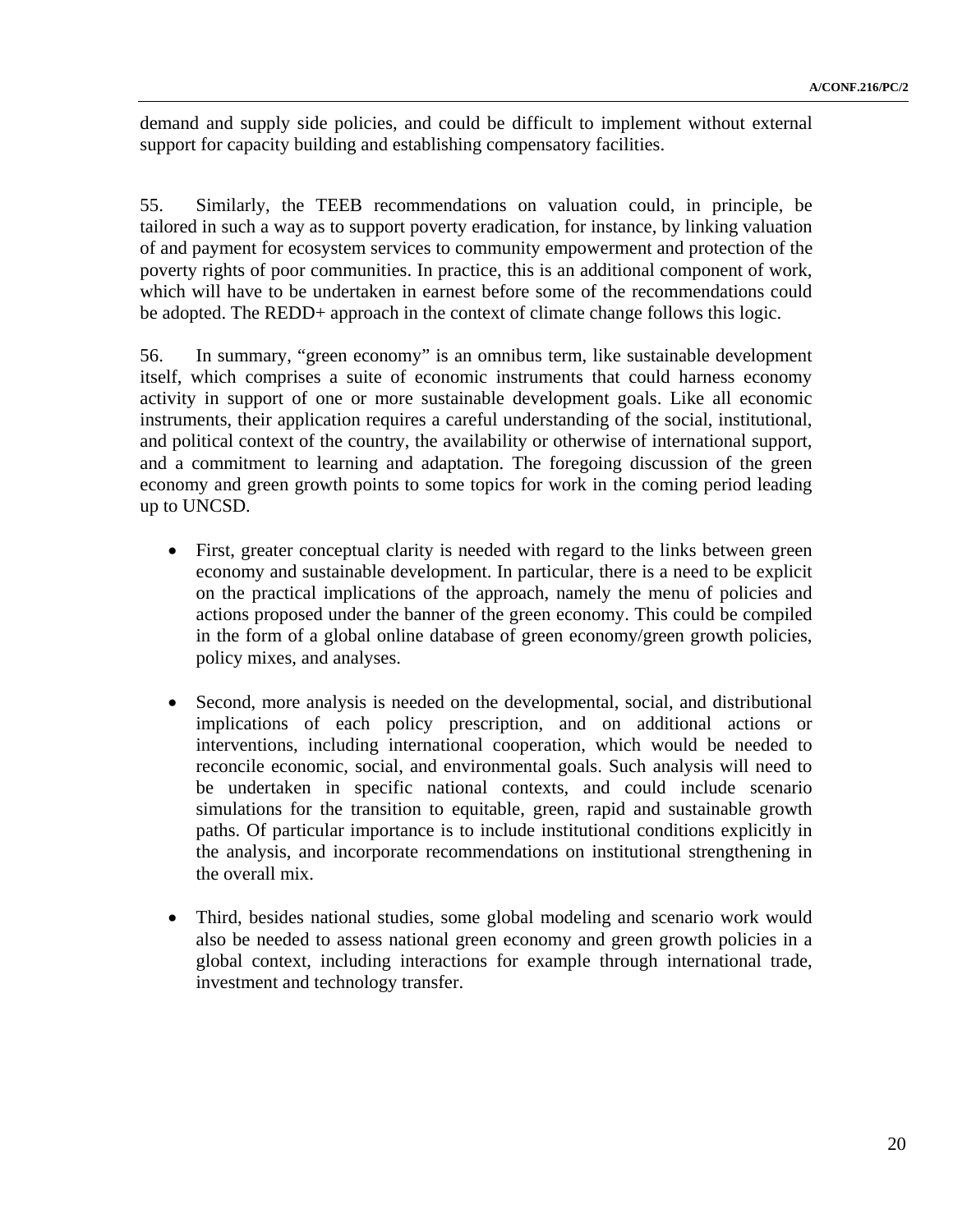# **V. Institutional Framework for Sustainable Development**

57. A number of Member States have expressed their views on sustainable development governance in connection with the UNCSD, with one submission stating for example: "The 2012 conference could aim at debating on governance through a reform of the institutions currently involved in the implementation of the sustainable development agenda in the UN system, with an emphasis on the CSD and UNEP. It can offer an important point of convergence for deliberation on the reform of the international institutions for sustainable development, while also catalyzing high-level political commitment for the outcome"<sup>[28](#page-20-0)</sup>. Another submission placed emphasis on "achieving international agreements on sustainable development taking into account different international instruments<sup>"[29](#page-20-1)</sup>.

58. This section provides an overview of the institutional architecture pertaining to sustainable development, its evolution over time, and the main lessons from this evolution, including areas of promise as well as challenge. The principal focus is at the international level, mainly on the mandates and objectives of the key entities of the United Nations with responsibility for sustainable development and its component economic, social, and environmental pillars.

59. The Rio Earth Summit energized the international community. The international community, in preparing for UNCSD, now needs to re-energize. A key question is how to strengthen the institutional framework for sustainable development at all levels.

60. Over the years, a number of institutions have been established formally to enhance the convergence between economic, social, and environmental goals. At the global level, the principal policy making institution is the Commission on Sustainable Development (CSD). Among other contributions, the CSD has actively solicited the participation of Major Groups in policy making and promoted a particular institutional form, multi-stakeholder partnerships, to implement sustainable development. Within the UN, the EC-ESA has played a role in enhancing system-wide coherence over economic and social goals. Besides this, UN-Water, UN-Energy, and UN-Oceans have been established to promote system-wide coherence in the areas of their competence. At regional levels, regional commissions have organized ministerial conferences and implementation meetings. At national levels, a number of institutional formats have emerged, including national sustainable development councils, the NSDS processes, and incorporation of sustainable development goals in other processes or institutions, including development plans, PRSP, and others. At local levels, Local Agendas 21 were developed by local institutions and urban municipalities.

<span id="page-20-0"></span><sup>&</sup>lt;sup>28</sup> Submission by Brazil for the report on Implementation of Agenda 21, the Programme for the Further Implementation of Agenda 21 and the outcomes of the World Summit on Sustainable Development regarding views of Member States on UNCSD,

http://www.un.org/esa/dsd/resources/res\_docugaecos\_64.shtml

<span id="page-20-1"></span> $^{29}$  Submission by Colombia for the report on Implementation of Agenda 21, the Programme for the Further Implementation of Agenda 21 and the outcomes of the World Summit on Sustainable Development regarding views of Member States on UNCSD,

http://www.un.org/esa/dsd/resources/res\_docugaecos\_64.shtml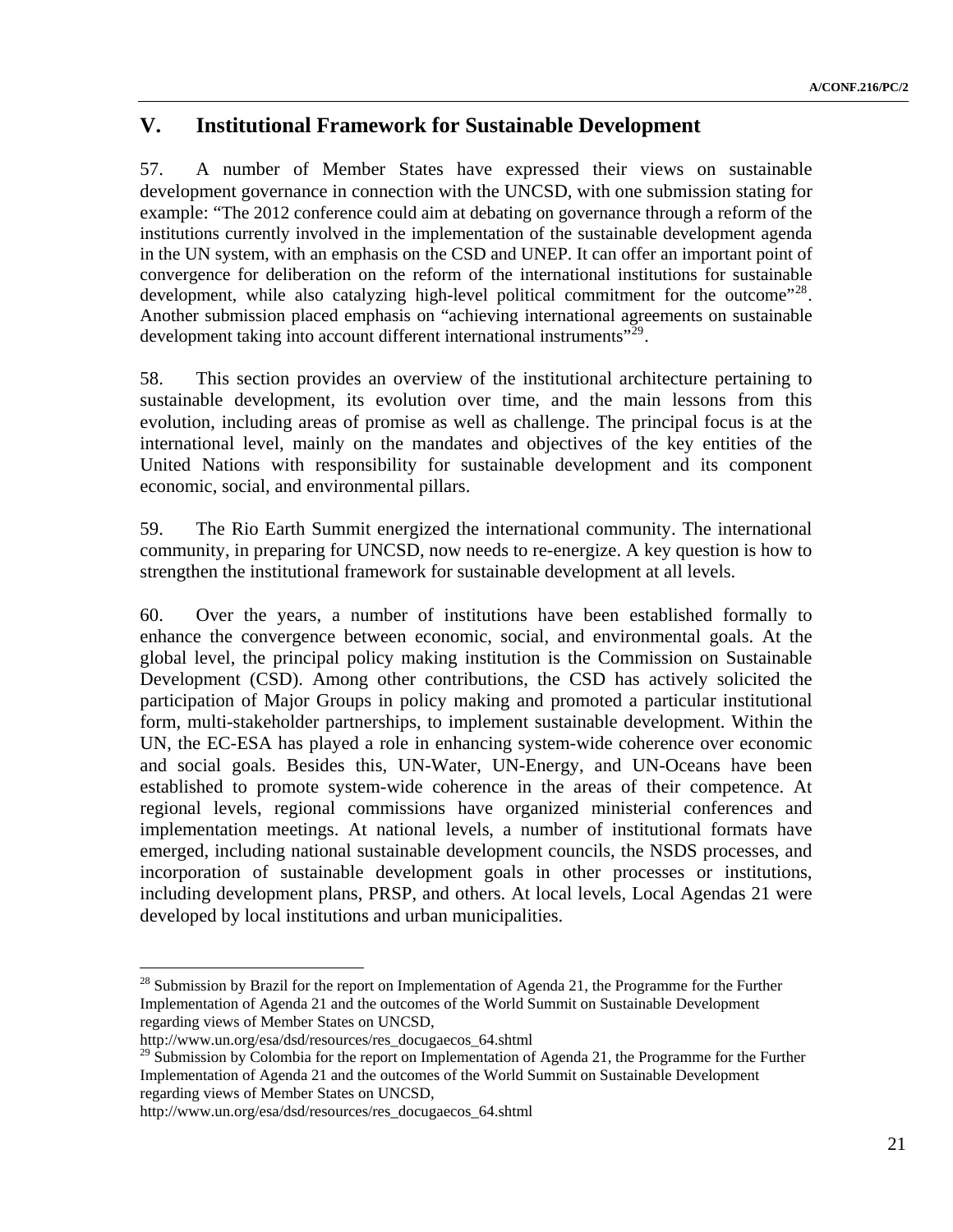61. A major component of the discussion on institutional development has focused on the environmental pillar. The last four decades have seen significant changes in the nature and reach of environmental institutions, including the establishment of UNEP in 1972 and secretariats of a growing list of environmental conventions in the years thereafter. At national levels, the number of countries with environmental ministries and protection agencies increased rapidly after 1972. Many urban municipalities and local governments also established departments or agencies looking after environmental concerns. Finally, national and international environmental NGOs have grown dramatically in strength and size, many business entities have created environmental departments, and many new research and educational institutions were established. This rate of institutional growth is faster than in the other pillars of sustainable development, namely economic development (in which much of the expansion and consolidation took place in the 1950s and 1960s), and the social pillar.

62. Yet, the proof of the pudding is in the eating. The test of institutional efficacy and relevance lies in the ability to demonstrate results. On this count, as indicated in the previous sections, there are several areas of concern. In particular, the evidence on environmental indicators continues to be below par, as does that on the convergence between the three dimensions of sustainable development. As mentioned, some of this inadequacy could be attributed to the inertia of the system or the urgency of other problems, especially poverty eradication and MDGs. Yet, the key question is whether institutional or structural changes could help accelerate the achievement of the sustainable development agenda in all three of its dimensions.

## **A. Commission on Sustainable Development**

63. The Commission on Sustainable Development (CSD) was created in December 1992 to ensure effective follow-up of the UN Conference on Environment and Development (UNCED) through monitoring and reporting on the implementation of the Earth Summit agreements at the local, national, regional and international levels. Following the World Summit on Sustainable Development (WSSD) in 2002, the CSD was also charged with providing policy guidance to follow up the Johannesburg Plan of Implementation (JPOI). The CSD is a functional commission of the UN Economic and Social Council (ECOSOC), with 53 members.

64. The UNGA has repeatedly emphasized that the CSD should continue to function as the high-level commission on sustainable development within the UN system and serve as a forum for consideration of issues related to the integration of the three dimensions of sustainable development $^{30}$  $^{30}$  $^{30}$ .

65. In 2002, the WSSD called for a strengthened CSD to play a larger role in accelerating action at all levels in the implementation of Agenda 21 and the JPoI. Accordingly, CSD at its 11th session decided to function on the basis of two-year implementation cycles until 2016/17, including review and policy years. The review year was to evaluate progress made in implementing sustainable development goals and

<span id="page-21-0"></span> $30$  Most recently in A/64.236.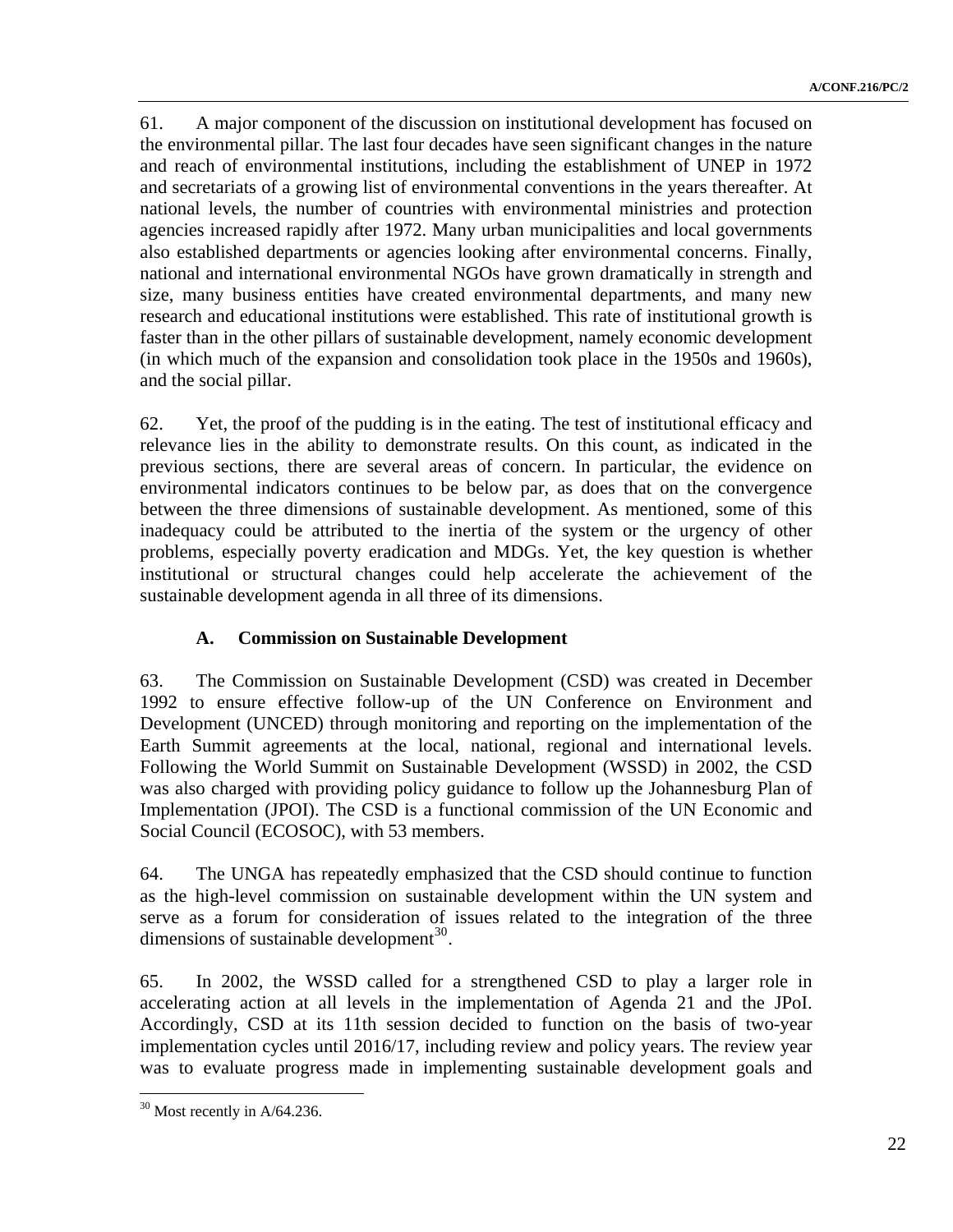identifying obstacles and constraints, while in the policy year decisions would be made to speed up implementation and mobilize action to overcome obstacles and constraints. Moreover, a number of cross-cutting issues was agreed to be discussed together with the main themes identified for each cycle.

66. An important innovation that received recognition and impetus at WSSD as an implementation tool and action-oriented outcome is the concept of partnerships for sustainable development. Since WSSD, over 360 such public-private partnerships have been registered with the CSD secretariat. At the request of Member States, Partnerships Fair activities have been organized during CSD sessions to allow the opportunity to discuss, review and monitor the contributions of registered partnerships to the implementation of sustainable development. The time has come to take this idea to a higher level by assessing achievements, identifying lessons and best practices as well as obstacles and constraints, and exploring views on replicability, scaling up, and adaptation.

67. Since the adoption of the multi-year programme of work, the CSD has embraced several innovations. These include an enhanced role of regional and sub-regional institutions; sharing of best practices and lessons learned (e.g., through partnership fairs and learning centers); promoting greater collaboration between the UN system and other institutions and networks; strengthening engagement with the major groups; promoting partnership initiatives between governments, major groups and other stakeholders; and introduction of multi–stakeholder dialogues to generate action in support of implementation.

68. Despite these reforms and their positive outcomes, there is an interest in inquiring whether explicit changes to the institutional framework for sustainable development would help in bringing about greater coherence between the different goals. A number of suggestions along these lines have been made<sup>[31](#page-22-0)</sup> by governments and stakeholders for an overhaul of the international sustainable development architecture, including such proposals as: transforming the CSD into a sustainable development council under the General Assembly; converting the UN Trusteeship Council into a sustainable development council; and initiating a sustainable development segment as part of the annual sessions of the UN Economic and Social Council.

69. Since several different proposals are already in the public domain, this report will not go into details of their pros and cons. Instead, the following points try to bring this discussion back to the underlying functions. One major goal is to clarify that sustainable development is not restricted to the environmental pillar, and therefore that the test for sustainable development lies in the extent to which its three components are brought together. The global community should avail of the opportunity offered by the UNCSD to examine thoroughly how the different functions involved in the integration of the different components of sustainable development can be performed most effectively.

<span id="page-22-0"></span><sup>&</sup>lt;sup>31</sup> Stakeholder Forum (2010), Discussion Paper 1: International Governance for Sustainable Development and Rio+20: Initial Perspectives.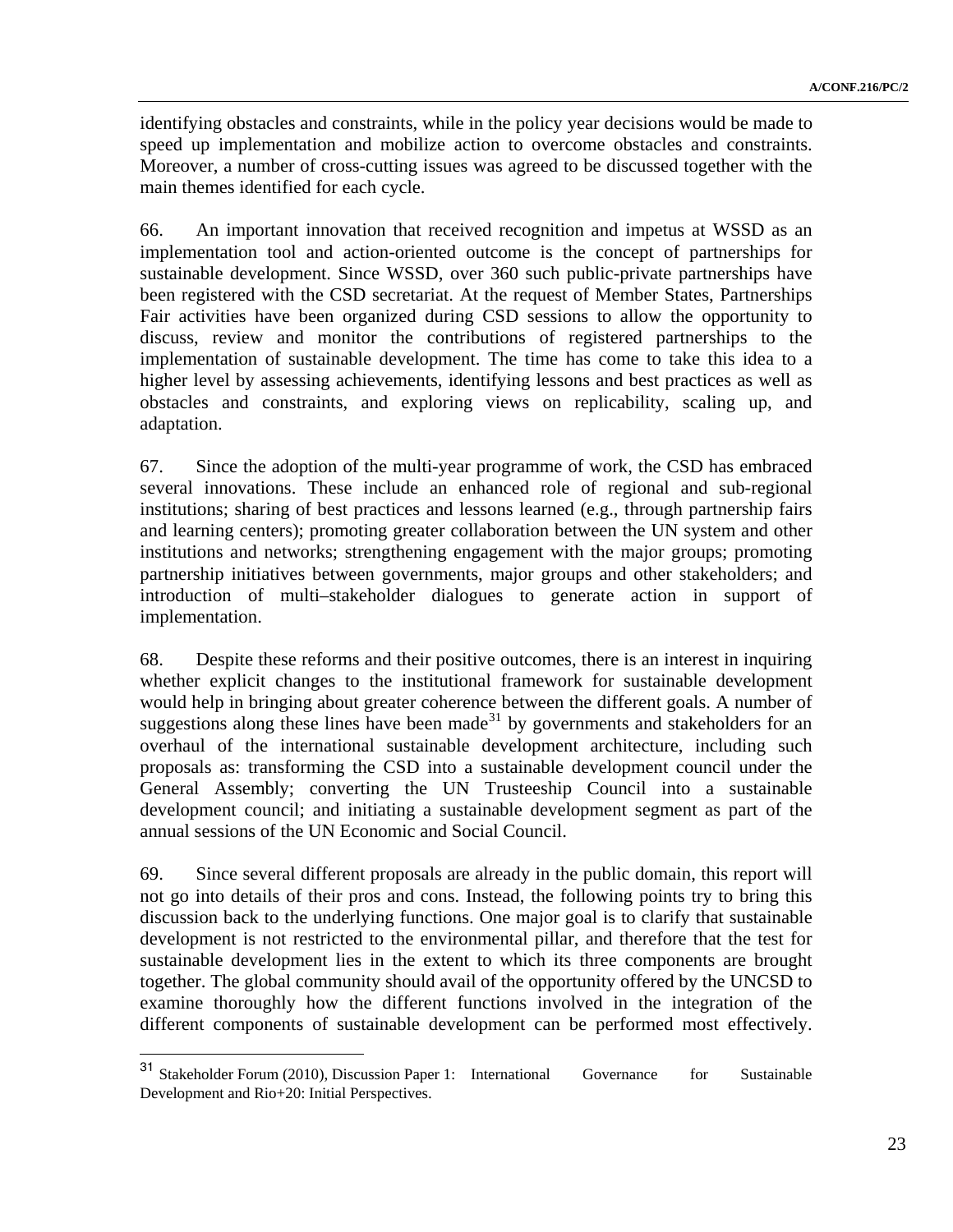Some of these will indeed require institutional changes, but others could be addressed through interventions within existing institutional formats.

- *Strengthening Coherence at National Levels*: A significant component of the challenge of integrating economic, social, and environmental goals pertains to the national level. This can be encouraged, e.g., through the revival of national sustainable development councils which would help engage a broader range of ministries and stakeholders from each country. This could require dedicated financial support and capacity building for developing countries. This could be advanced through existing UN channels, e.g., by the UN Development Group (UNDG), which provides guidance to country work not only on sectoral issues (as at present) but on the integrated agenda of sustainable development.
- *System wide Ownership*: Another major component of work is taken up by international organizations. Their effective participation in the CSD process is required to ensure that CSD decisions are reflected in the work programmes of their organizations. A number of actions could help promote such active engagement. Some initiatives are already under way and could be assessed over the next two years (e.g., inviting Chairs of governing bodies of UN entities to CSD meetings). Besides this, there may be a justification for an ongoing process linking the CSD decisions to the work programmes of the UN entities.
- *From Policy to Implementation*: Ideally, the integrative role of the CSD with regard to the three dimensions of sustainable development should not end with the adoption of a decision, but should result in actions by implementing partners, especially Governments, reflected in their national or institutional plans. A number of options have been floated on this question, including, e.g., dedicating one day during the high-level segment of the policy year as Implementation Day for sharing and reporting of information on how decisions made during the previous cycle have been included in national development plans.
- *Mobilizing Major Groups*: The CSD process is still recognized as the most interactive and inclusive process within the UN system, allowing for active civil society engagement. In recent years, close to one thousand representatives of nine Major Groups have pre-registered to CSD sessions, and several hundred participate actively in the process. Accelerating implementation at country level however requires, in addition to current efforts, engaging with many international IGOs and NGOs which are managing large scale implementation of sustainable development projects. Thus, broadening the base of major groups participation in the CSD process is considered important.
- *Partnerships*: Since WSSD, CSD has played an important role in facilitating partnerships among Governments, major groups and other national and international institutions with the objective to implement CSD decisions on the ground. This experience needs to be taken to the next stage, and several options are being floated, including dedicated partnerships (or partnerships of partnerships) for each set of policy decisions.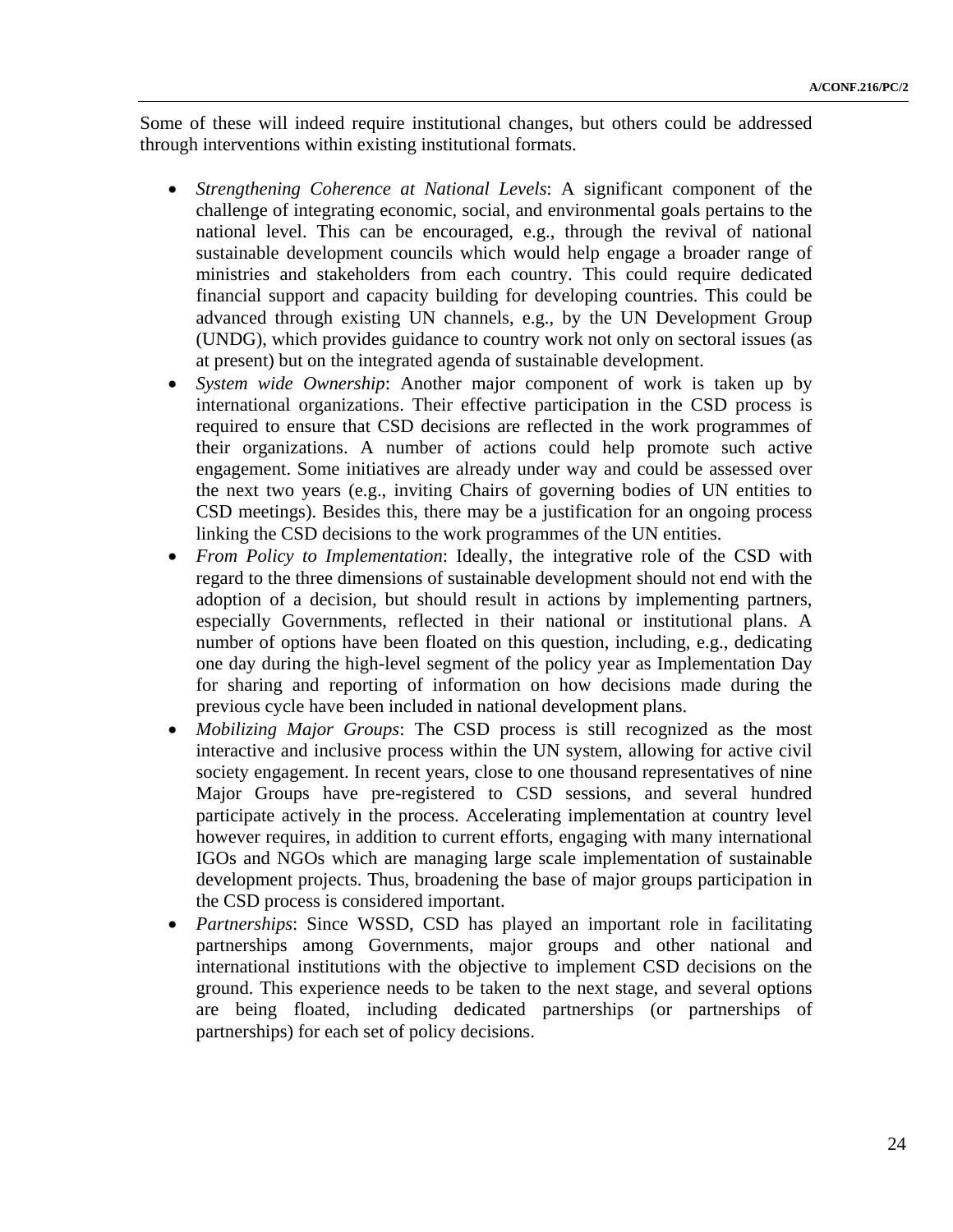## **B. Broader Sustainable Development Processes**

70. The apex of the global institutional architecture for all three UN goals (peace, development, and human rights, which together bear a strong overlap with the three dimensions of sustainable development) remains the United Nations General Assembly. The UNGA, with its universal membership of 192 states, one-nation-one-vote governance structure, and broad mandate enjoys a unique representativeness and legitimacy. The UNGA has taken a consistently forward looking position on the sustainable development agenda; it mandated the UNCHE (1972), UNCED (1992), UNGASS (1997), WSSD (2002) and UNCSD (2012). It established the Brundtland Commission in 1983, and enshrined the concept of sustainable development as internationally agreed language. The outcomes of UNCSD will be endorsed by the UNGA at its 67th Session, and through the UNGA should set a global standard for national legislation on sustainable development.

71. The UNGA is the ultimate convergence point for legislative outcomes from the three individual pillars of sustainable development. Under the JPOI (paragraph 143), the General Assembly was tasked with giving "overall political direction to the implementation of Agenda 21 and its review." One question for consideration is whether further action may be needed to ensure that matters related to the three pillars of sustainable development come before the UNGA in an integrated form instead of (or in addition to) as isolated strands<sup>[32](#page-24-0)</sup>.

72. Similarly, the Economic and Social Council (ECOSOC) has a charter mandate to integrate the three strands of sustainable development. Special integrative sessions of the Council have been held such as the 2007 substantive session devoted to the theme of sustainable development. However, the main theme of the Council varies greatly from year to year and sustainable development in its broad sense as defined in Agenda 21 is not taken up every year. Once again, a question has been raised whether the Council should institute an integrative debate on sustainable development during its General Segment or limit its review to separate reports from the three pillars.

## **C. International Environmental Governance and Governance of the Economic and Social Pillars of Sustainable Development**

73. The motivation for the discussion on international environmental governance (IEG) as well as institutions for sustainable development is the same, namely the need for a more effective deployment of resources to address unprecedented environmental change at all levels and its potentially negative implications for economic and social development, especially for the poor and vulnerable groups in society. There has also been a call for greater coherence in the work of the UN on sustainable development. The IEG discussion has been pursued in a number of intergovernmental platforms convened by UNEP, which is mandated by the UNGA to oversee the implementation of the UN system's environmental agenda. In January 2010, a Consultative Group of Ministers or High-level Representatives presented to the UNEP Governing Council, at its eleventh

<span id="page-24-0"></span><sup>32</sup> Stakeholders Forum (2010), *op.cit.*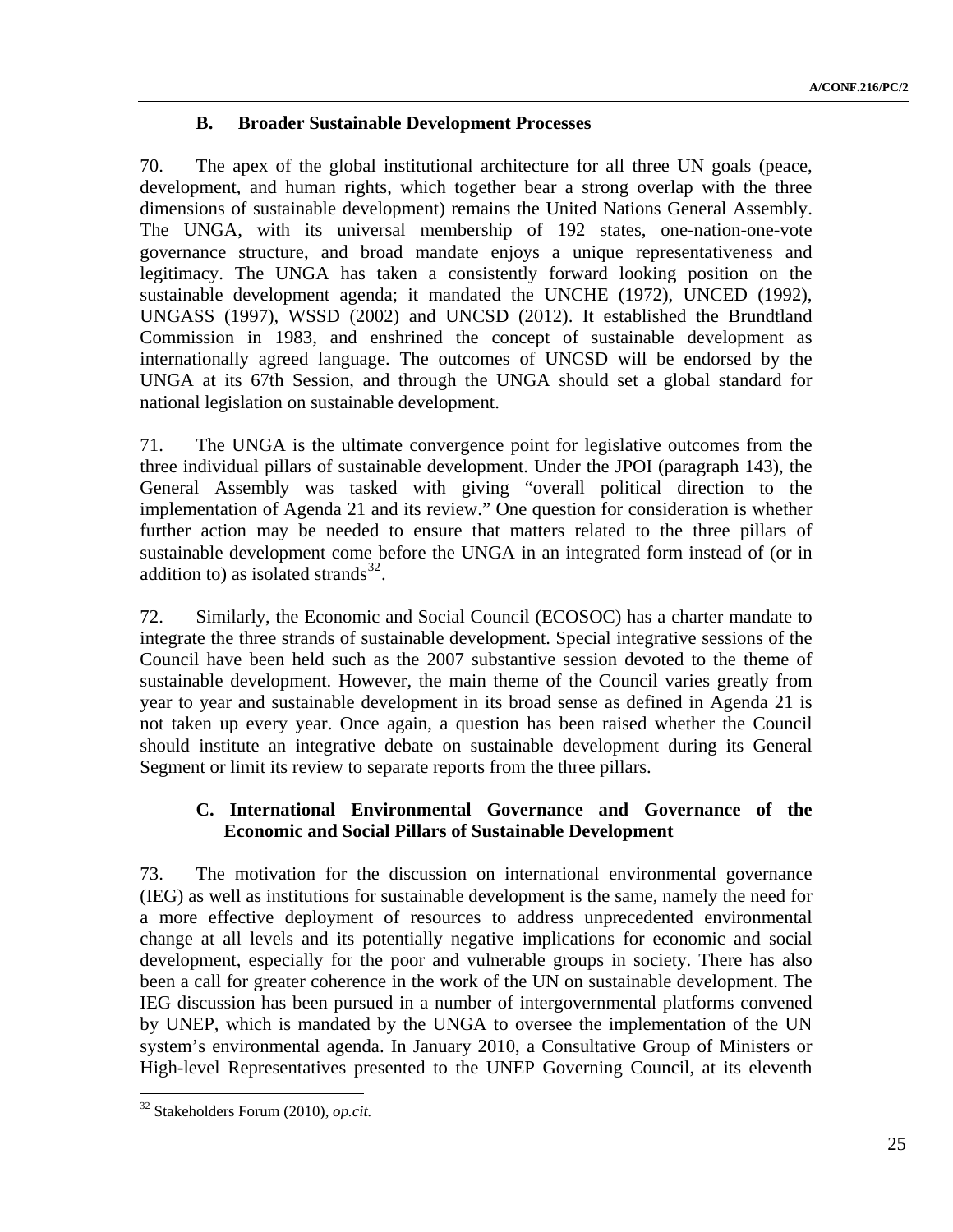special session, a set of options for improving international environmental governance  $(IEG)^{33}$ .

74. The Consultative Group identified five objectives for strengthening IEG: creating a strong, credible and accessible science base and policy interface; developing a global authoritative voice for environmental sustainability; achieving effectiveness, efficiency and coherence within the UN system; securing sufficient and predictable funding; ensuring a responsive and cohesive approach to meeting countries' needs. The options for incremental reform are enumerated in paragraph 12 of UNEP/GCSS.XI/4, while the options for broader reform are enumerated in paragraph 13.

75. A number of Member States expressing views on the UNCSD have also referred to IEG saying that, 40 years after the Stockholm Conference when UNEP was created, "there is an opportunity to seek political impetus from the highest level for a strengthened international institutional structure for environmental governance"<sup>[34](#page-25-0)</sup>. Some emphasized the need to integrate IEG with two other pillars of sustainable development<sup>[35](#page-25-1)</sup>.

76. A particular question in the IEG process, namely cooperation with other intergovernmental bodies, has been a standing topic in both CSD and the UNEP GC. The recent developments in the area of international cooperation have centered on the further development of international law in particular for addressing climate change, biodiversity and chemicals. The Joint Liaison Group of the three Rio Conventions is intended to ensure inter-secretariat and programme coordination as well as coordination of legislative processes and coordinated follow-up of legislative outcomes. Some lessons from the positive synergies achieved in the work under the three chemical conventions (Stockholm, Basel and Rotterdam) could be useful here.

77. Such questions of cooperation extend beyond formal convention processes. The UN system has established a number of soft law instruments of a non-binding nature, which sometimes evolve into binding agreements. Examples include the International Undertaking on Plant Genetic Resources and the Global Plan of Action for Animal Genetic Resources both in FAO, and the Global Programme of Action for the Protection of the Marine Environment from Land-based Activities managed by UNEP.

78. An example of a nonbinding instrument that has laid the ground for a comprehensive approach in a critical sector emerged from the ECOSOC Resolution 2000/35 to establish the United Nations Forum on Forests (UNFF), a subsidiary body with the main objective to promote "... the management, conservation and sustainable development of all types of forests and to strengthen long-term political commitment to

<sup>33</sup> UNEP/GCSS.XI/4.

<span id="page-25-0"></span><sup>&</sup>lt;sup>34</sup> Submission by Indonesia for the report on Implementation of Agenda 21, the Programme for the Further Implementation of Agenda 21 and the outcomes of the World Summit on Sustainable Development regarding views of Member States on UNCSD,

<span id="page-25-1"></span>http://www.un.org/esa/dsd/resources/res\_docugaecos\_64.shtml 35 Especially mentioned by South Africa and Switzerland,

http://www.un.org/esa/dsd/resources/res\_docugaecos\_64.shtml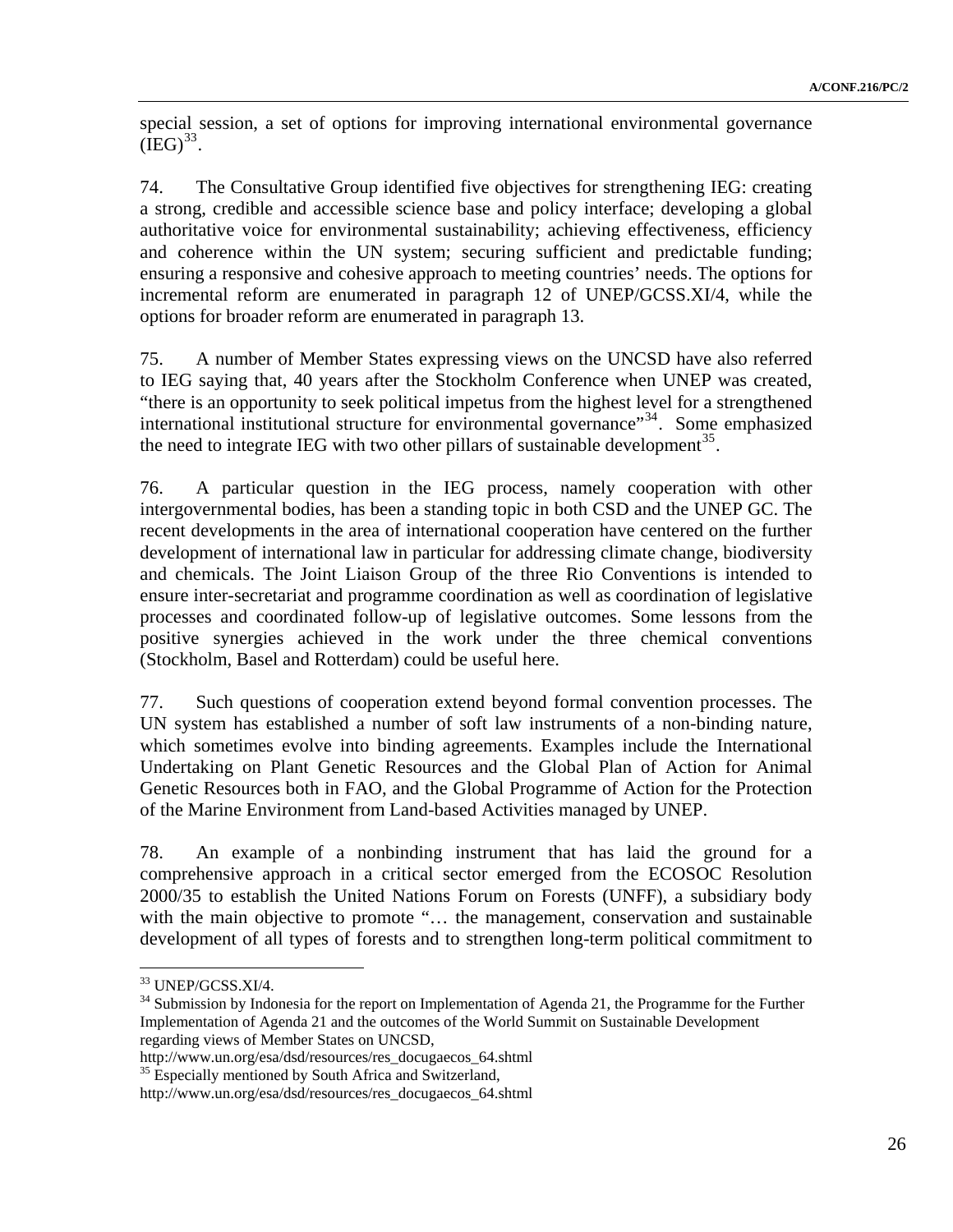this end…" based on the Rio Declaration, the Forest Principles, and Chapter 11 of Agenda 21. The Resolution led to the establishment of the Collaborative Partnership on Forests (CPF), an innovative partnership of 14 major forest-related international entities to support UNFF and its member countries; and in 2007 the landmark Non-Legally Binding Instrument (NLBI) on All Types of Forests, adopted by Seventh Session of the UNFF. Recent developments have created significant opportunities for cooperation. One possibility is a joint work programme around REDD+ with the UNFCCC secretariat, UNEP, and the GEF.

#### **D. Sectoral Coordination and Consultation Mechanisms**

79. Sectoral coordination and consultation mechanisms in the economic, social and environmental areas have existed in the UN System from the 1950s under the principal interagency coordination mechanism at executive head level, the Administrative Committee on Coordination (ACC), which was renamed the Chief Executives Board (CEB) following a reform in 2000. Under the CEB, cross-sectoral coordination is undertaken by the High Level Committee on Programmes (HLCP), comprising senior programme managers below the Executive Head level. In the wake of the 2000 reform of the ACC, designed to create a lighter standing structure with more time-bound ad hoc task forces on specific issues, only three standing sectoral bodies emerged, taking over the mantle of earlier sub-committees of ACC with similar sectoral mandates: UN-Water, UN-Energy and UN-Oceans, which deal with specific aspects of sustainable development.

80. Other system-wide coordination mechanisms of note include the Executive Committee of Economic and Social Affairs (EC-ESA), headed by the Under-Secretary-General for Economic and Social Affairs, the UN Development Group (UNDG), headed by the UN Development Programme, and the Environmental Management Group (EMG), headed by the UN Environment Programme.

81. For a wide range of sectors under Agenda 21, no sectoral mechanisms exist and the specific multi-sectoral ACC mechanism on sustainable development, with its task manager system, was disbanded as part of the 2000 reform, purportedly in the interests of streamlining and simplification. However interagency cross-sectoral coordination on sustainable development, beyond water, energy and oceans, has clearly suffered as a result. UNCSD should consider the utility of creating a new interagency mechanism to ensure future coordination on sustainable development.

## **E. National and Local Processes and Institutions**

82. Progress towards sustainable development needs to be supported by institutional reform not only at the global level but also at the national level. As a result of large variations in history, overall institutional capacity and sustainable development challenges and priorities, a common blueprint for an institutional foundation of sustainable development at the national level is neither beneficial nor feasible. Appropriate institutional structures will need to take shape based on local realities,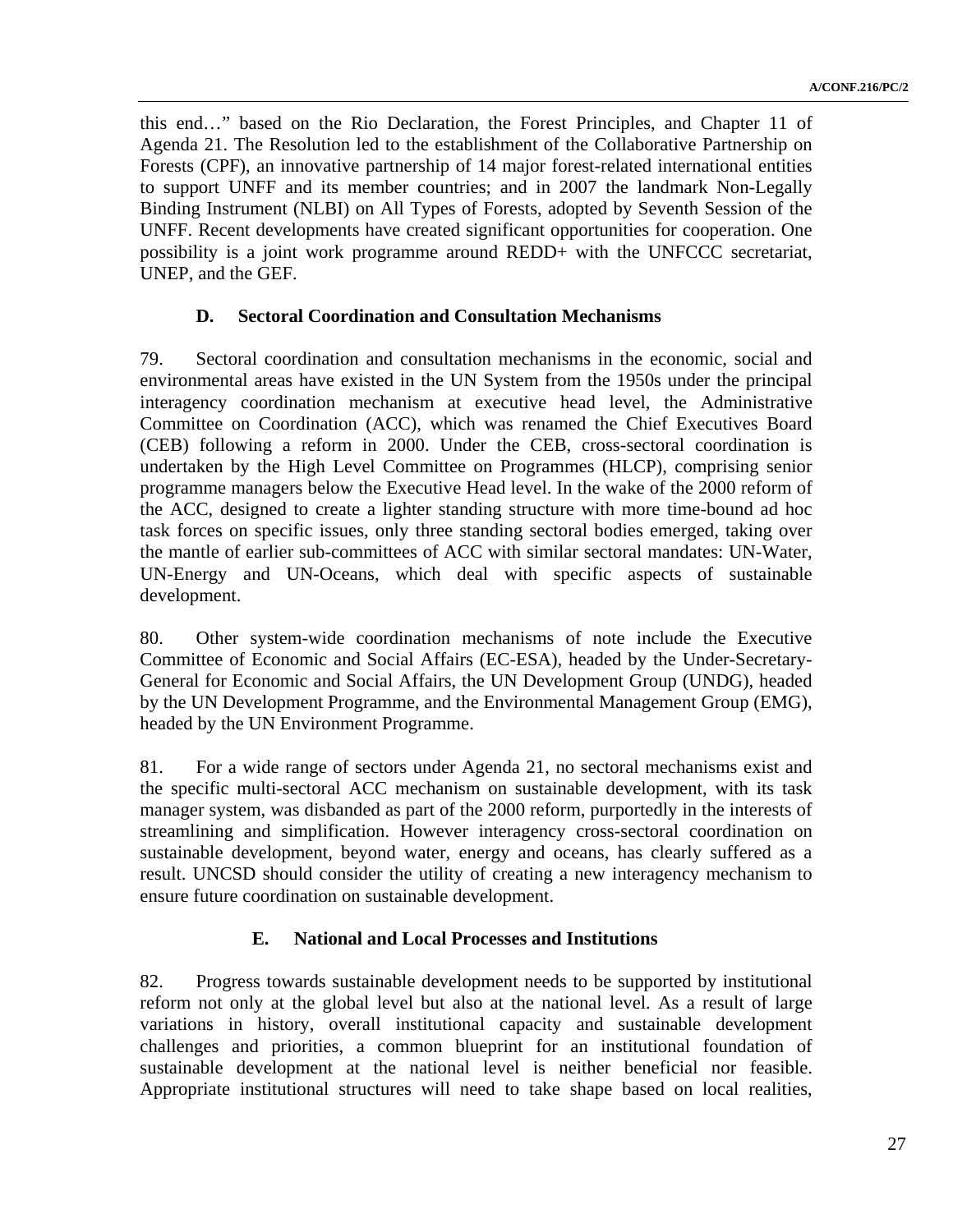though there is certainly scope for sharing experiences across countries and localities with similar characteristics and challenges.

83. National councils for sustainable development (NCSD) have been a major institutional innovation, bringing non-government stakeholders directly into policy consultations and decision-making processes. However, due to a number of reasons which would be worthwhile exploring, many NCSD have ceased to function. Revitalizing them could be part of efforts at strengthening institutional development at the national level. In doing so, establishing clear mandates and effective coordination with traditional decision-making processes is important. Having them co-chaired by lead economic/development ministries could help bring them into the decision-making mainstream. For NCSD, the selection of stakeholders and their representatives is key, as it is important to ensure that the views and interests of stakeholders that cannot easily organize themselves are adequately reflected. Revitalized NCSD could be tasked with following up the implementation of CSD decisions, and reporting back to CSD on the progress made.

84. National sustainable development strategies (NSDS) are another key institutional issue for sustainable development. In many countries, they are the result of gradual reform of existing institutions. In the absence of planning processes or in cases where these were ineffective, the establishment of new NSDS processes was helpful. It should be underscored that an NSDS is a process requiring continuous learning. Within the context of NSDS, establishing effective coordination mechanisms within the government is an important institutional aspect. The establishment of inter-ministerial councils and working groups led by a central agency (Prime Minster or President's Office or Ministry of Finance or Planning) has often been found effective. Finding institutions for increasing vertical coherence between national and sub-national level, however, is generally less developed. Another institutional aspect of NSDS is the need to find mechanisms for reviewing existing NSDS, with internal and external expert reviews, international peer or shared learning processes as well as reviews by established official institutions being options.

85. Another institutional challenge for an NSDS relates to the multi-scale nature of sustainable development. National strategies and policies may have impacts on other countries as well as on regional and global commons. These need to be adequately considered and addressed in national processes, including through external peer review. The participation of representatives of developing countries in the NSDS review processes in developed countries over the past years could be seen as a step in this direction. Further strengthening participatory processes for sustainable development also requires a continuation of improving transparency and access to information. In this regard, harnessing advances in information and communication technologies could be instrumental.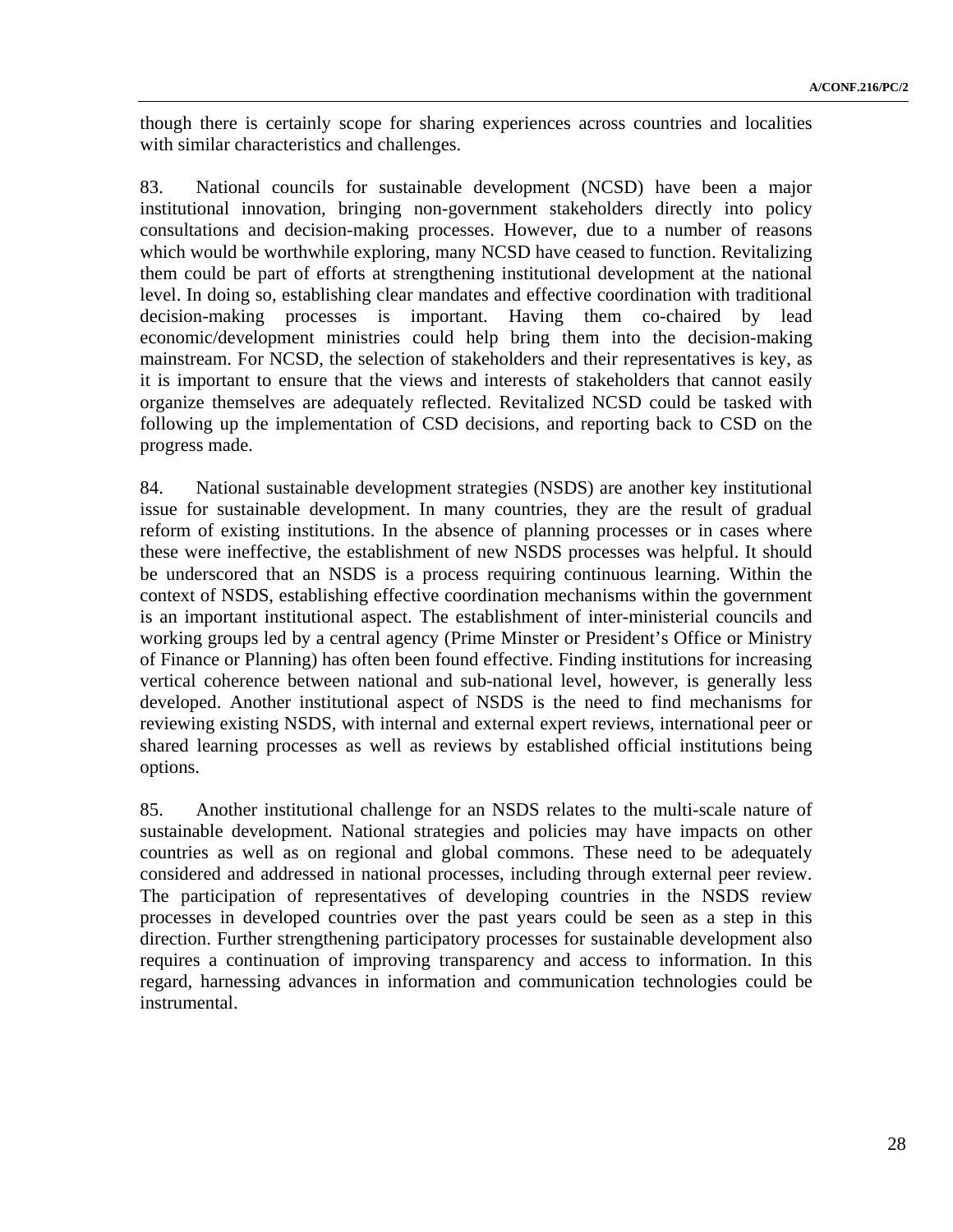## **F. Knowledge creating and sharing institutions**

86. The diffusion of the internet has made available to people around the world an abundance – if not always a wealth – of information on a virtually unlimited variety of topics, including sustainable development. The proliferation of information sources and the ease of information access have rendered the task of organizing and consolidating useful information and knowledge on sustainable development both difficult and urgent.

87. While a significant body of knowledge has emerged on the concept and practice of sustainable development, much of this information is fragmented and is often not available in a form that is convenient for policy makers and practitioners. For example, while analytical tools and methods relevant to addressing sustainable development issues such as life-cycle thinking, environmental valuation, ecosystem services, and others have been developed, they tend to have limited reach to the policy level, though there are noteworthy exceptions  $36$ .

88. Similarly, the practical knowledge that has accumulated since Rio in terms of policies and institutions that work has not been used as systematically as it could have been for the benefit of policy-making. This is in part due to the absence of Sustainable Development as a recognized knowledge category, which has made knowledge relevant to sustainable development fragmented and hard to find $37$ . A visit to leading knowledge sites (e.g., wikipedia) demonstrates such fragmentation. The entries on sustainable development are not connected to others and do not give the impression of a framework for integration. Journals and books on sustainable development are mostly about one of its pillars, environment.

89. Overcoming these barriers would require, in addition to addressing institutional issues, advances in several directions. First, the web-based information on Sustainable Development needs to be organized and made available to the policy making and other communities in coherent and user-friendly forms. Second, it would be necessary to build relations among existing networks working on SD and make their activities more visible to policy-makers. Those could contribute to a third undertaking: documenting success stories, best practices, evaluations of policies and programmes in the sustainable development domain and making them available in web-based, user-friendly form. Most importantly, a synthesis of the accumulated knowledge on sustainable development over the past two decades, in the form of a dynamic stocktaking exercise, could be undertaken with the objective of providing a sound basis for thinking ahead on how to address 21st century sustainable development challenges.

90. At the UN level, it would be important to encourage and support stronger links of the SD science and policy research communities both with CSD and with other institutions and processes (e.g. ECOSOC). The Sustainable Development Knowledge Partnership (SDKP), which includes a wide range of policy research institutions, is a

 $\overline{a}$ <sup>36</sup> IDRC (2010), Valuing the Environment: Economics for a Sustainable Future (preliminary citation).

<span id="page-28-1"></span><span id="page-28-0"></span> $37$  On the other hand, a growing number of institutions of higher learning are establishing degree programmes or schools devoted to the study of sustainability or sustainable development.